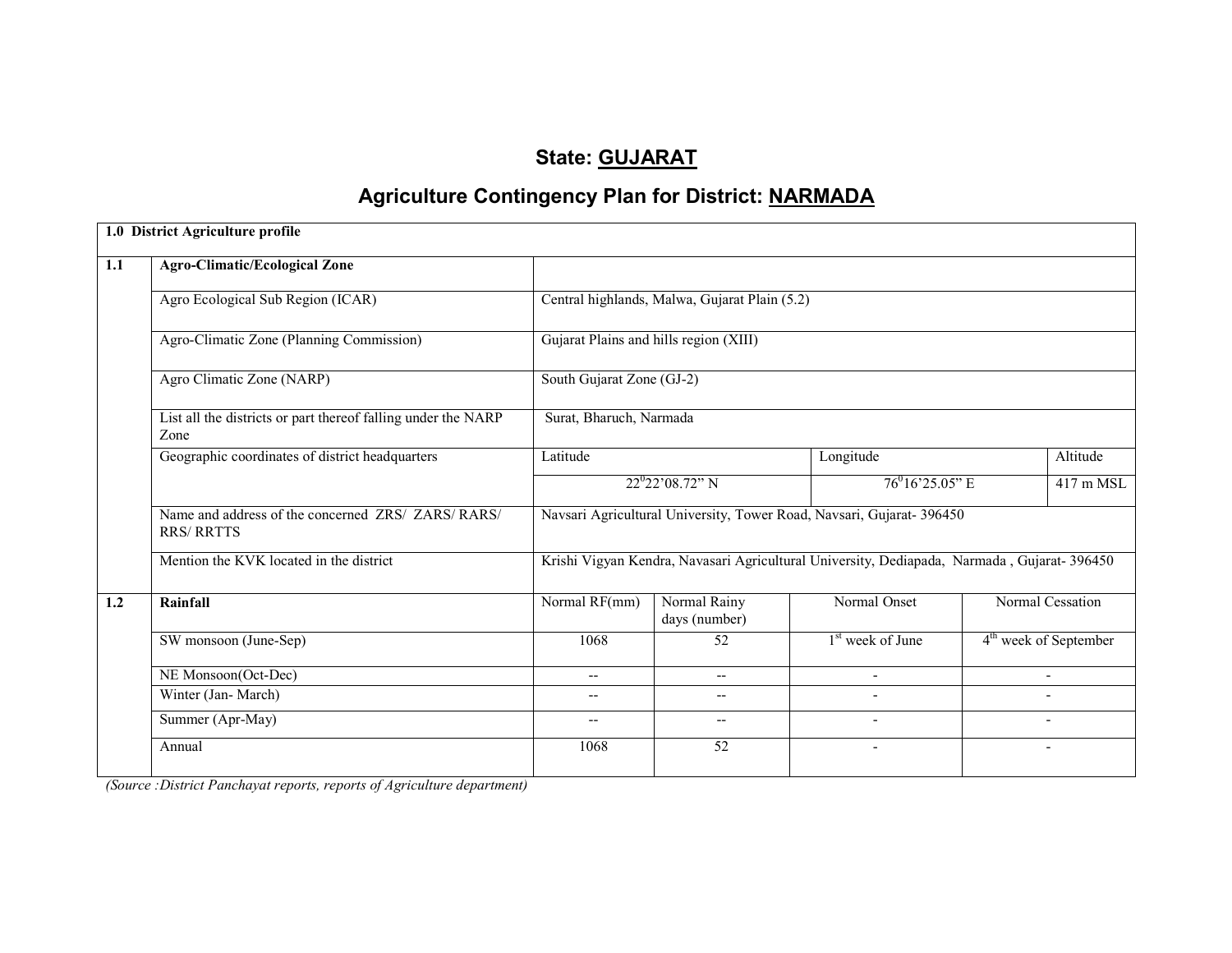| 1.3 | <b>Land</b> use<br>pattern of the<br>district (latest<br>statistics) | Geographical<br>area | Cultivable<br>area | Forest<br>area | Land under<br>non-<br>agricultural<br>use | Permanent<br>pastures | Cultivable<br>wasteland | Land under<br>Misc. tree<br>crops and<br>groves | Barren and<br>uncultivable<br>land | Current<br>fallows | Other<br>fallows |
|-----|----------------------------------------------------------------------|----------------------|--------------------|----------------|-------------------------------------------|-----------------------|-------------------------|-------------------------------------------------|------------------------------------|--------------------|------------------|
|     | Area ('000 ha)                                                       | 275.5                | 111.1              | 121.2          | 3.2                                       | 8.3                   | 16.5                    | $- -$                                           | $- -$                              | 3.0                | $- -$            |

(Source :District Panchayat reports, reports of Agriculture department)

| Major Soils (common names like red sandy loam deep soils (etc.,) | Area $('000 ha)$ |
|------------------------------------------------------------------|------------------|
| Hilly : well drain soil                                          |                  |
| Plain: Sandy loam soil                                           |                  |

| 1.5 | <b>Agricultural land use</b> | Area $('000 ha)$ | Cropping intensity % |
|-----|------------------------------|------------------|----------------------|
|     | Net sown area                | 111.1            |                      |
|     | Area sown more than once     | 48.1             | 143.33               |
|     | Gross cropped area           | 159.2            |                      |

(Source :District Panchayat reports, reports of Agriculture department)

| 1.6 | Irrigation                   | Area ('000 ha) |                |                                    |  |  |  |  |
|-----|------------------------------|----------------|----------------|------------------------------------|--|--|--|--|
|     | Net irrigated area           | 76.6           |                |                                    |  |  |  |  |
|     | Gross irrigated area         | 109.8          |                |                                    |  |  |  |  |
|     | Rain fed area                | 34.4           |                |                                    |  |  |  |  |
|     | <b>Sources of Irrigation</b> | Number         | Area ('000 ha) | Percentage of total irrigated area |  |  |  |  |
|     | Canals                       |                | 28.4           | 59.1                               |  |  |  |  |
|     | Tanks                        |                |                |                                    |  |  |  |  |
|     | Open wells                   |                | 11.6           | 24.3                               |  |  |  |  |
|     | Bore wells / Tube well       |                | 8.0            | 16.6                               |  |  |  |  |
|     | Lift irrigation schemes      |                |                |                                    |  |  |  |  |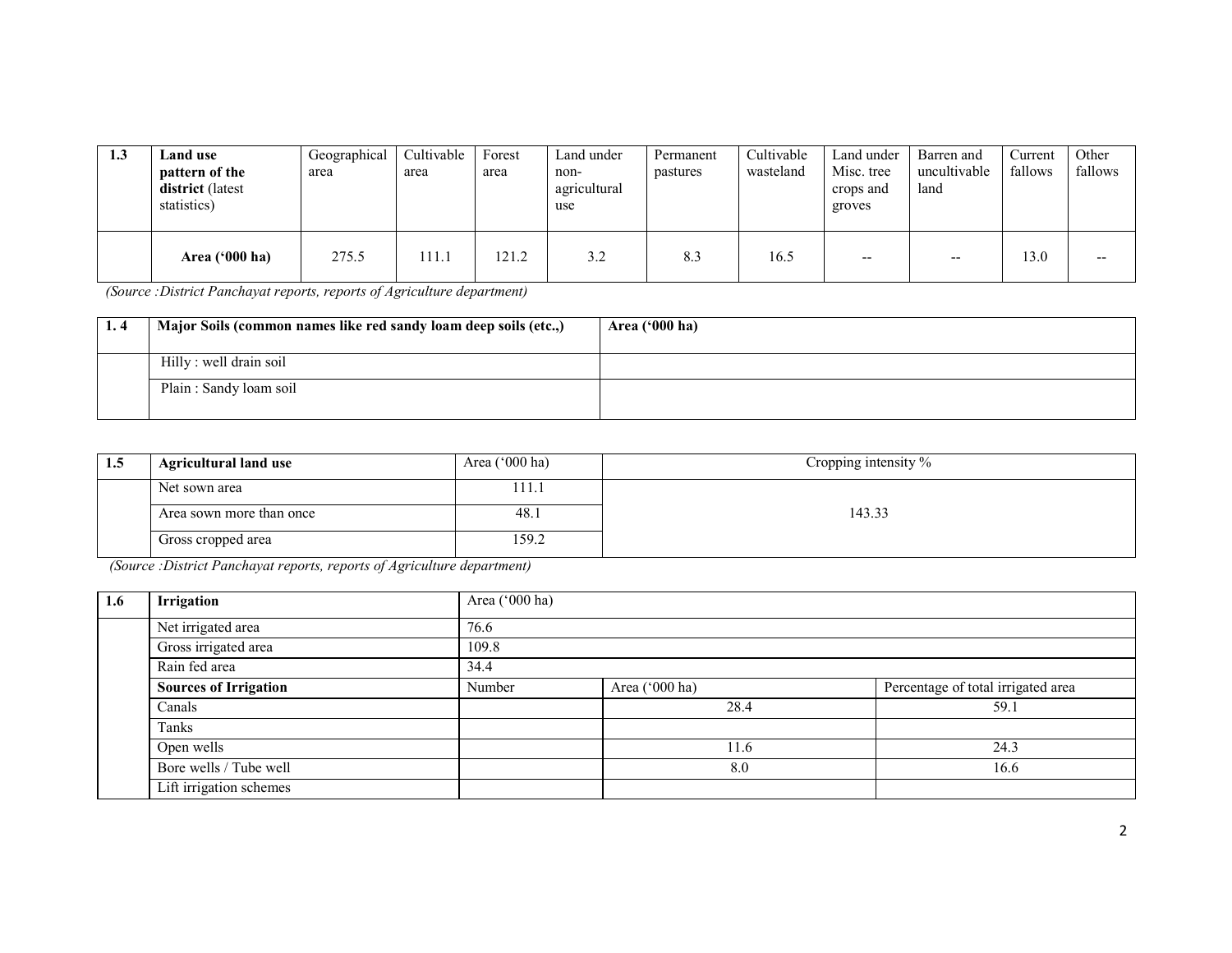| Micro-irrigation                                                                                           |                           |             |                                                                                                   |
|------------------------------------------------------------------------------------------------------------|---------------------------|-------------|---------------------------------------------------------------------------------------------------|
| Other sources (please specify)                                                                             |                           |             |                                                                                                   |
| Total Irrigated Area                                                                                       |                           | 48.1        | 100.0                                                                                             |
| Pump sets                                                                                                  |                           |             |                                                                                                   |
| No. of Tractors                                                                                            |                           |             |                                                                                                   |
| Groundwater availability and use* (Data<br>source: State/Central Ground water<br><b>Department</b> /Board) | No. of blocks/<br>Tehsils | $(\%)$ area | Quality of water (specify the problem<br>such as high levels of arsenic, fluoride,<br>saline etc) |
| Over exploited                                                                                             |                           |             |                                                                                                   |
| Critical                                                                                                   |                           |             |                                                                                                   |
| Semi-critical                                                                                              |                           |             |                                                                                                   |
| Safe                                                                                                       |                           | 100         |                                                                                                   |
| Wastewater availability and use                                                                            |                           |             |                                                                                                   |
| Ground water quality                                                                                       |                           | Good        |                                                                                                   |
| *over-exploited: groundwater utilization > 100%; critical: 90-100%; semi-critical: 70-90%; safe: <70%      |                           |             |                                                                                                   |
| $   -$                                                                                                     |                           |             |                                                                                                   |

( Source :District Panchayat reports, reports of Agriculture department)

#### 1.7 Area under major field crops & horticulture (Year : 2008-09)

| 1.7 | Major field crops cultivated | Area ('000 ha)               |                          |                          |                          |                          |                          |                          |      |
|-----|------------------------------|------------------------------|--------------------------|--------------------------|--------------------------|--------------------------|--------------------------|--------------------------|------|
|     |                              |                              | <b>Kharif</b>            |                          |                          | Rabi                     | <b>Summer</b>            | <b>Grand</b> total       |      |
|     |                              | <b>Irrigated</b>             | <b>Rain fed</b>          | <b>Total</b>             | <b>Irrigated</b>         | Rain fed                 | <b>Total</b>             | <b>Summer</b>            |      |
|     | Cotton                       | 11.6                         | 29.3                     | 40.9                     | $\overline{\phantom{0}}$ | $\overline{\phantom{a}}$ |                          | -                        | 40.9 |
|     | Pigeon pea                   | $\overline{0}$               | 21.2                     | 21.2                     | $\overline{\phantom{0}}$ | $\overline{\phantom{0}}$ |                          | ۰                        | 21.2 |
|     | Rice                         | 0.9                          | 14.3                     | 15.2                     | $\overline{\phantom{0}}$ | $\overline{\phantom{0}}$ | $\overline{\phantom{a}}$ | $\overline{\phantom{0}}$ | 15.2 |
|     | Sorghum                      | $\mathbf{0}$                 | 6.3                      | 6.3                      | $\boldsymbol{0}$         | 3.4                      | 3.4                      | $\overline{\phantom{0}}$ | 9.7  |
|     | Sugarcane                    | $\qquad \qquad \blacksquare$ | $\overline{\phantom{a}}$ | $\overline{\phantom{0}}$ | 4.7                      | $\overline{\phantom{0}}$ | 4.7                      | $\overline{\phantom{0}}$ | 4.7  |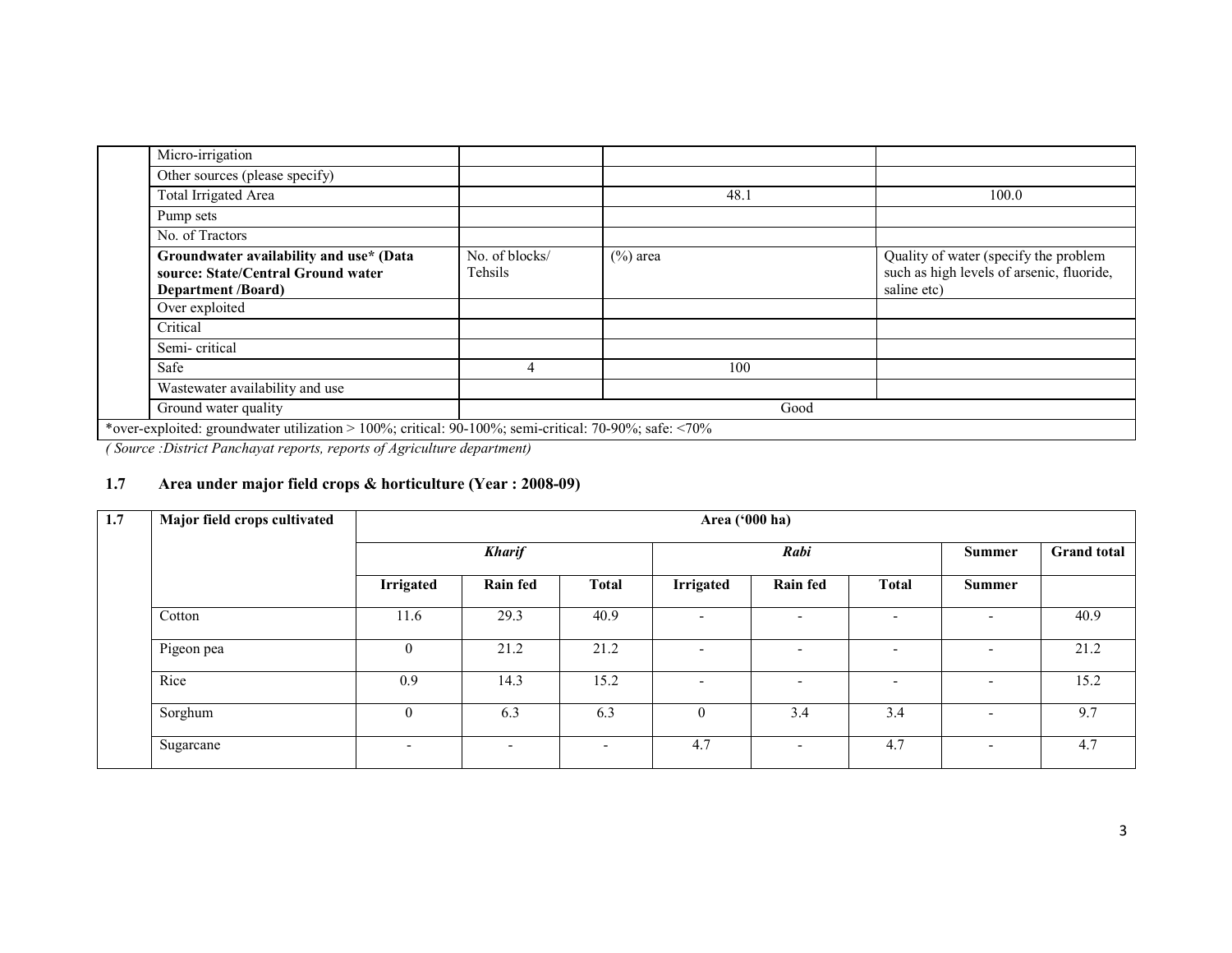| Horticulture crops - Fruits               |                | Area ('000 ha)   |                          |  |
|-------------------------------------------|----------------|------------------|--------------------------|--|
|                                           | <b>Total</b>   | <b>Irrigated</b> | Rain fed                 |  |
| Banana                                    | 5.5            | 5.5              | $\mathbf{u}$             |  |
| Mango                                     | 2.9            | $\sim$           | 2.9                      |  |
| Papaya                                    | 0.3            | $\overline{0.3}$ | $\sim$                   |  |
| Horticulture crops -<br><b>Vegetables</b> | <b>Total</b>   | <b>Irrigated</b> | <b>Rain fed</b>          |  |
| Cucurbits                                 | 1.8            | $\sim$           | $\blacksquare$           |  |
| Cluster bean                              | 0.8            | $\sim$           | $\sim$                   |  |
| Chilli                                    | 0.7            | $\blacksquare$   | $\overline{\phantom{a}}$ |  |
| Okra                                      | 0.7            | 0.7              | $\blacksquare$           |  |
| Cow pea                                   | 0.7            | $\Delta \phi$    | $\mathbf{r}$             |  |
| <b>Brinjal</b>                            | 0.7            | 0.7              | $\blacksquare$           |  |
| Onion                                     | 0.4            | 0.4              | $\sim$                   |  |
| <b>Medicinal and Aromatic</b><br>crops    | <b>Total</b>   | <b>Irrigated</b> | <b>Rain fed</b>          |  |
| <b>Plantation crops</b>                   | <b>Total</b>   | <b>Irrigated</b> | Rain fed                 |  |
|                                           | $\blacksquare$ | $\blacksquare$   | $\blacksquare$           |  |
| Eg., industrial pulpwood crops<br>etc.    |                |                  |                          |  |
| <b>Fodder crops</b>                       | <b>Total</b>   | <b>Irrigated</b> | Rain fed                 |  |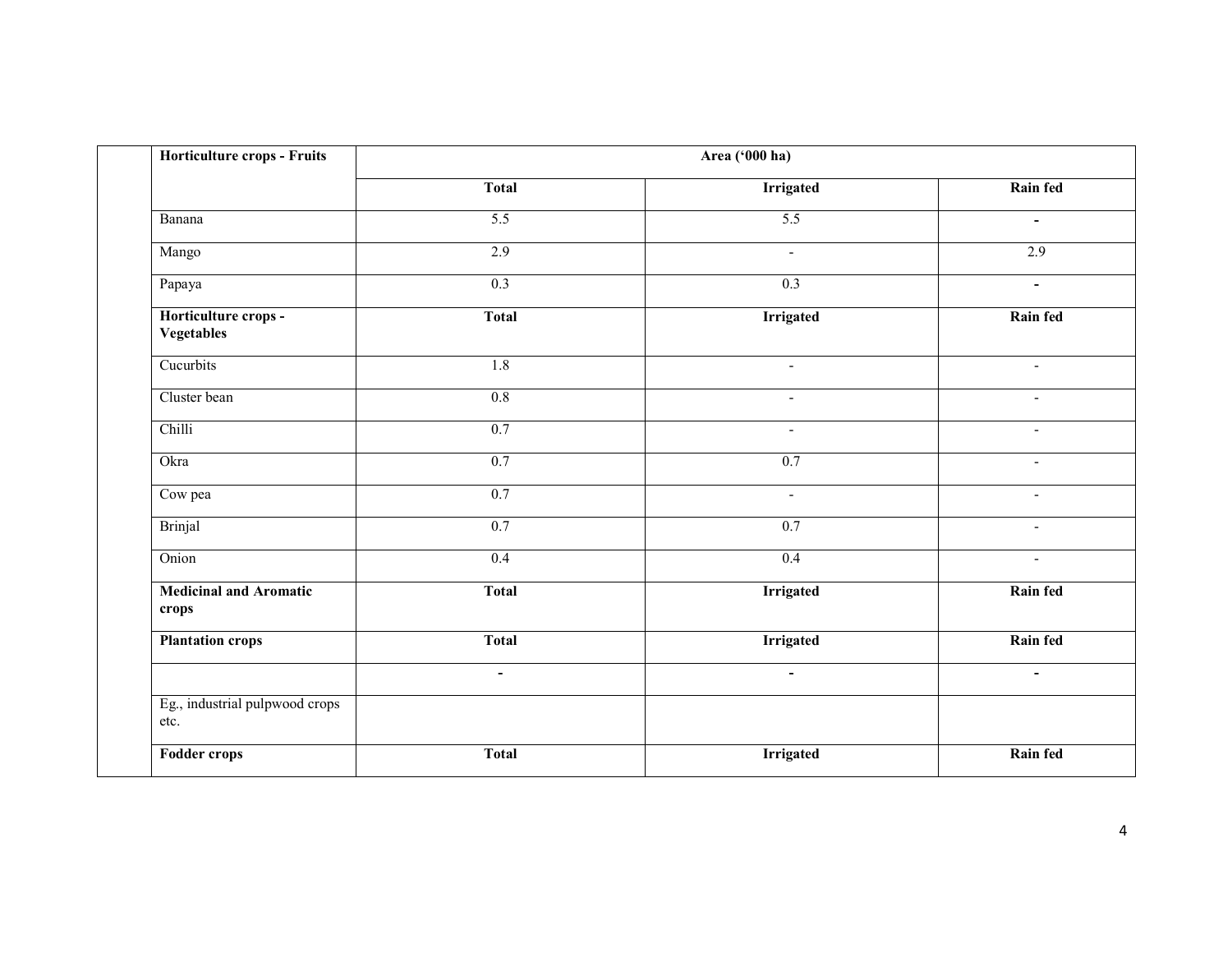| Total fodder crop area |  |
|------------------------|--|
| <b>Grazing land</b>    |  |
| Sericulture etc        |  |

( Source :District Panchayat reports, reports of Agriculture department)

| 1.8  | Livestock                                       |                  | <b>Male ('000)</b> |                    | Female ('000)                            |                                                           | <b>Total ('000)</b>                            |
|------|-------------------------------------------------|------------------|--------------------|--------------------|------------------------------------------|-----------------------------------------------------------|------------------------------------------------|
|      | Non descriptive Cattle (local low yielding)     |                  | 23.2               |                    | 14.7                                     |                                                           | 37.9                                           |
|      | Crossbred cattle                                |                  | 2.3                |                    | 1.9                                      |                                                           | 4.3                                            |
|      | Non descriptive Buffaloes (local low yielding)  |                  | $\overline{1.2}$   |                    | 9.1                                      |                                                           | 10.3                                           |
|      | <b>Graded Buffaloes</b>                         |                  | 10.7               |                    | 76.4                                     |                                                           | 87.0                                           |
|      | Goat                                            |                  | 16.8               |                    | 55.1                                     |                                                           | 71.9                                           |
|      | Sheep                                           |                  | 0.1                |                    | 0.1                                      |                                                           | 0.2                                            |
|      | Others (Camel, Pig, Yak etc.)                   |                  | $\sim$             |                    | $\blacksquare$                           |                                                           | 0.07                                           |
|      | Commercial dairy farms (Number)                 |                  |                    |                    |                                          |                                                           |                                                |
| 1.9  | <b>Poultry</b>                                  |                  | No. of farms       |                    | Total No. of birds ('000)                |                                                           |                                                |
|      | Commercial                                      |                  |                    |                    |                                          |                                                           |                                                |
|      | Backyard                                        | $\overline{a}$   |                    |                    |                                          | 123.8                                                     |                                                |
| 1.10 | Fisheries (Data source: Chief Planning Officer) |                  |                    |                    |                                          |                                                           |                                                |
|      | A. Capture                                      |                  |                    |                    |                                          |                                                           |                                                |
|      | i) Marine (Data Source: Fisheries Department)   |                  |                    |                    |                                          |                                                           |                                                |
|      | ii) Inland (Data Source: Fisheries Department)  | No. of fishermen | <b>Boats</b>       |                    |                                          | <b>Nets</b>                                               | <b>Storage facilities</b><br>(Ice plants etc.) |
|      |                                                 |                  | Mechanized         | Non-<br>mechanized | Mechanized<br>(Trawl nets,<br>Gill nets) | Non-mechanized<br>(Shore Seines,<br>Stake & trap<br>nets) |                                                |
|      |                                                 | 8236             | 4                  | 394                | ۰                                        | 24091                                                     |                                                |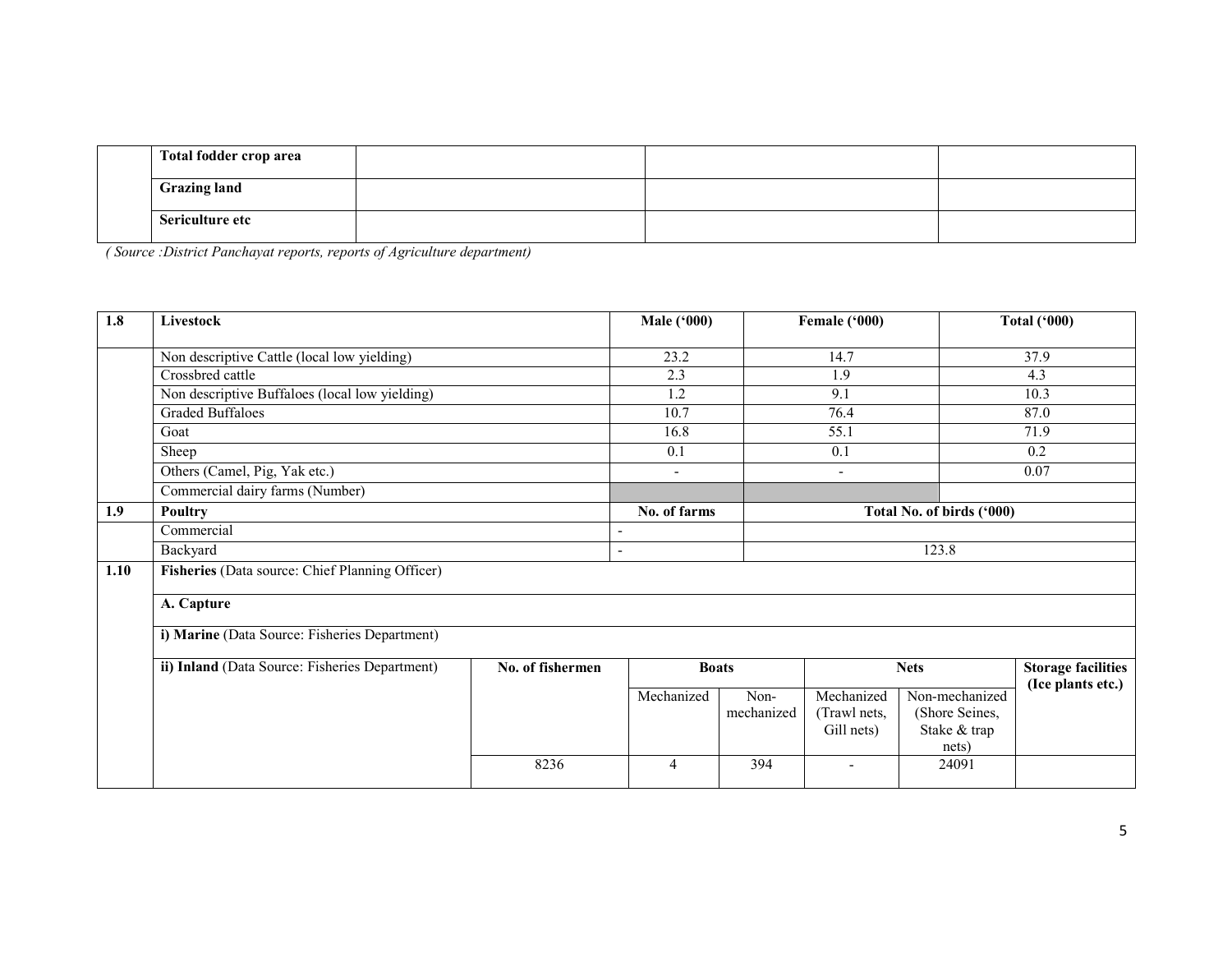|                                                                 | No. Farmer owned ponds |                        | <b>No. of Reservoirs</b> |  | No. of village tanks          |
|-----------------------------------------------------------------|------------------------|------------------------|--------------------------|--|-------------------------------|
|                                                                 |                        |                        |                          |  | 18                            |
| <b>B.</b> Culture                                               |                        |                        |                          |  |                               |
|                                                                 |                        | Water Spread Area (ha) | Yield (t/ha)             |  | <b>Production ('000 tons)</b> |
|                                                                 |                        |                        |                          |  |                               |
| i) Brackish water (Data Source: MPEDA/Fisheries Department)   - |                        |                        |                          |  |                               |
| ii) Fresh water (Data Source: Fisheries Department)             |                        | 18.09 ha.              | $200$ kg/ha.             |  |                               |

(Source :District Panchayat reports, reports of Agriculture department)

#### 1.11 Production and Productivity of major crops (Average of last 5 years: 2004-05, 05-06, 06-07, 07-08, 08-09)

| 1.11 | Name of                                                           |                     | <b>Kharif</b>                                                             |                       | Rabi                     |                          | <b>Summer</b>            |                       | <b>Total</b>            | <b>Crop</b>                         |
|------|-------------------------------------------------------------------|---------------------|---------------------------------------------------------------------------|-----------------------|--------------------------|--------------------------|--------------------------|-----------------------|-------------------------|-------------------------------------|
|      | crop                                                              | Production ('000 t) | Productivity (kg/ha)                                                      | Production<br>(000 t) | Productivity<br>(kg/ha)  | Production<br>(000 t)    | Productivity<br>(kg/ha)  | Production<br>(000 t) | Productivity<br>(kg/ha) | residue as<br>fodder ('000<br>tons) |
|      | Major Field crops (Crops to be identified based on total acreage) |                     |                                                                           |                       |                          |                          |                          |                       |                         |                                     |
|      | Cotton                                                            | 54.3                | 436(lint)                                                                 |                       |                          | $\overline{\phantom{a}}$ | $\overline{\phantom{0}}$ | 54.3                  | $436$ (lint)            |                                     |
|      | Pigeon<br>pea                                                     | 16.9                | 797                                                                       | ۰                     | ۰                        | $\overline{\phantom{0}}$ | $\overline{\phantom{0}}$ | 16.9                  | 797                     |                                     |
|      | Rice                                                              | 21.9                | 1439                                                                      | ٠                     | $\overline{\phantom{0}}$ | $\overline{\phantom{a}}$ | $\overline{a}$           | 21.9                  | 1439                    |                                     |
|      | Sorghu<br>m                                                       | 10.1                | 1604                                                                      | 2.9                   | 874                      | $\overline{\phantom{0}}$ | $\overline{\phantom{0}}$ | 13.1                  | 1347                    |                                     |
|      | Sugarca<br>ne                                                     |                     |                                                                           | 337.2                 | 71740                    | $\overline{\phantom{a}}$ | $\overline{\phantom{a}}$ | 337.2                 | 71740                   |                                     |
|      |                                                                   |                     | Major Horticultural crops (Crops to be identified based on total acreage) |                       |                          |                          |                          |                       |                         |                                     |
|      | Banana                                                            |                     |                                                                           |                       |                          |                          |                          | 213.51                | 39176                   |                                     |
|      | Mango                                                             |                     |                                                                           |                       |                          |                          |                          | 12.54                 | 4385                    |                                     |
|      | Papaya                                                            |                     |                                                                           |                       |                          |                          |                          | 4.78                  | 17382                   |                                     |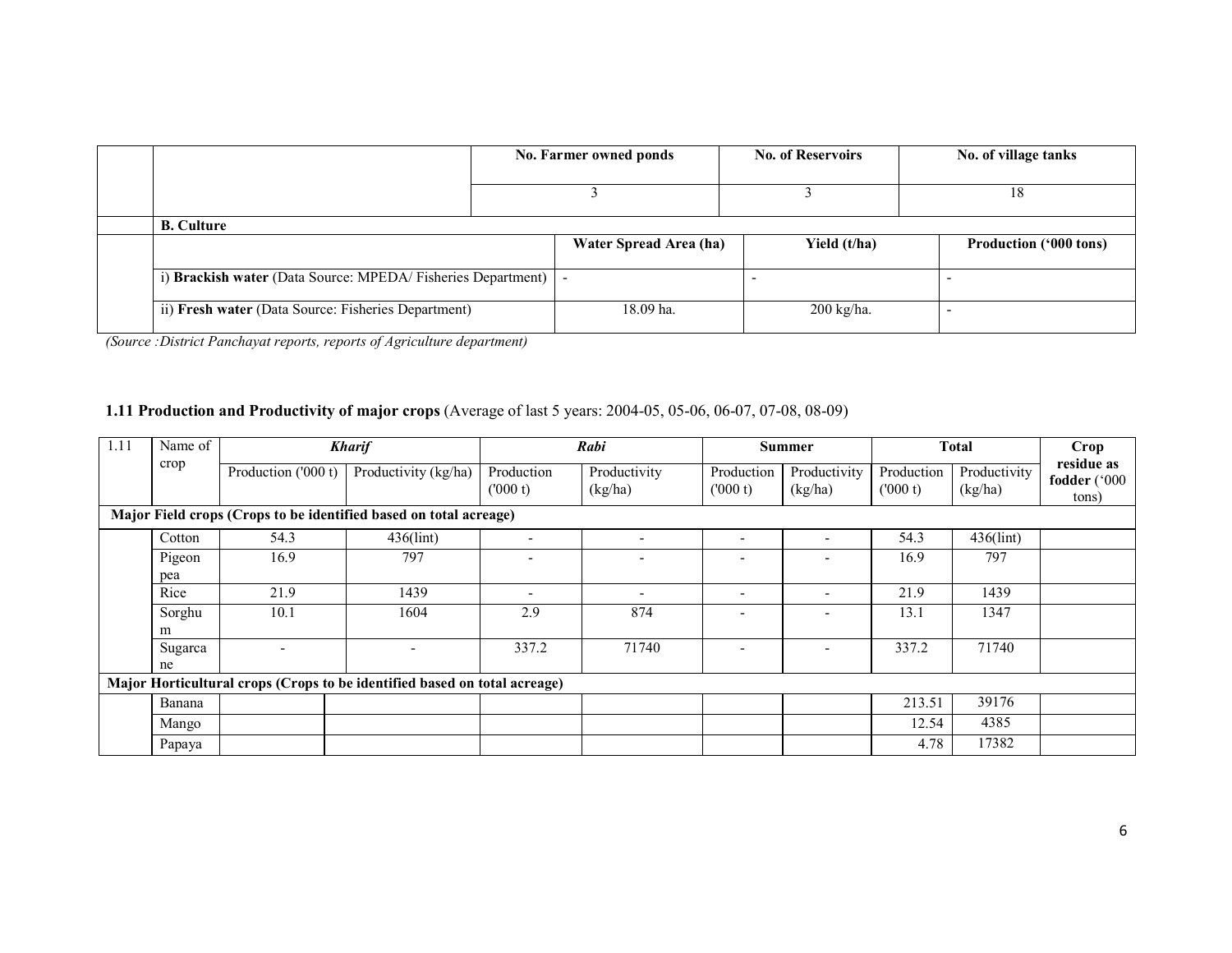| 1.12 | <b>Sowing window</b><br>for 5 major field<br>crops | Paddy                             | Cotton                          | Pigeon pea                                                | Sorghum                                       | Sugarcane                                     |
|------|----------------------------------------------------|-----------------------------------|---------------------------------|-----------------------------------------------------------|-----------------------------------------------|-----------------------------------------------|
|      | Kharif-Rain fed                                    | $1st$ week of June to $\parallel$ | 1 <sup>st</sup> week of June to | $1st$ week of June to $4th$ week of                       | $1st$ week of June to $4th$ week of           |                                               |
|      |                                                    | $4th$ week of July                | $4^{\text{th}}$ week of July    | July                                                      | July                                          |                                               |
|      | Kharif-Irrigated                                   | $1st$ week of June to $\parallel$ | 1 <sup>st</sup> week of May to  |                                                           |                                               |                                               |
|      |                                                    | $4th$ week of July                | $4th$ week of June              |                                                           |                                               |                                               |
|      | Rabi-Rain fed                                      |                                   |                                 | 1 <sup>st</sup> week of October-4 <sup>th</sup> week of 1 | $1st$ week of October-4 <sup>th</sup> week of |                                               |
|      |                                                    |                                   |                                 | November.                                                 | November.                                     |                                               |
|      | Rabi-Irrigated                                     |                                   |                                 |                                                           |                                               | $1st$ week of October-4 <sup>th</sup> week of |
|      |                                                    |                                   |                                 |                                                           |                                               | November.                                     |

( Source:District Panchayat reports, reports of Agriculture department)

| 1.13 | What is the major contingency the district is prone to? (Tick mark) | Regular | Occasional | <b>None</b> |
|------|---------------------------------------------------------------------|---------|------------|-------------|
|      | Drought                                                             |         |            |             |
|      | Flood                                                               |         |            |             |
|      | Cyclone                                                             |         |            |             |
|      | Hail storm                                                          |         |            |             |
|      | Heat wave                                                           |         |            |             |
|      | Cold wave                                                           |         |            |             |
|      | Frost                                                               |         |            |             |
|      | Sea water intrusion                                                 |         |            |             |
|      | Pests and disease outbreak (specify)                                |         |            |             |
|      | Others (specify)                                                    |         |            |             |

| 1.14 | I Include Digital maps of the district for   Location map of district within State as Annexure I | Enclosed: Yes |
|------|--------------------------------------------------------------------------------------------------|---------------|
|      | Mean annual rainfall as Annexure 2                                                               | Enclosed: Yes |
|      | Soil map as Annexure 3                                                                           | Enclosed: No. |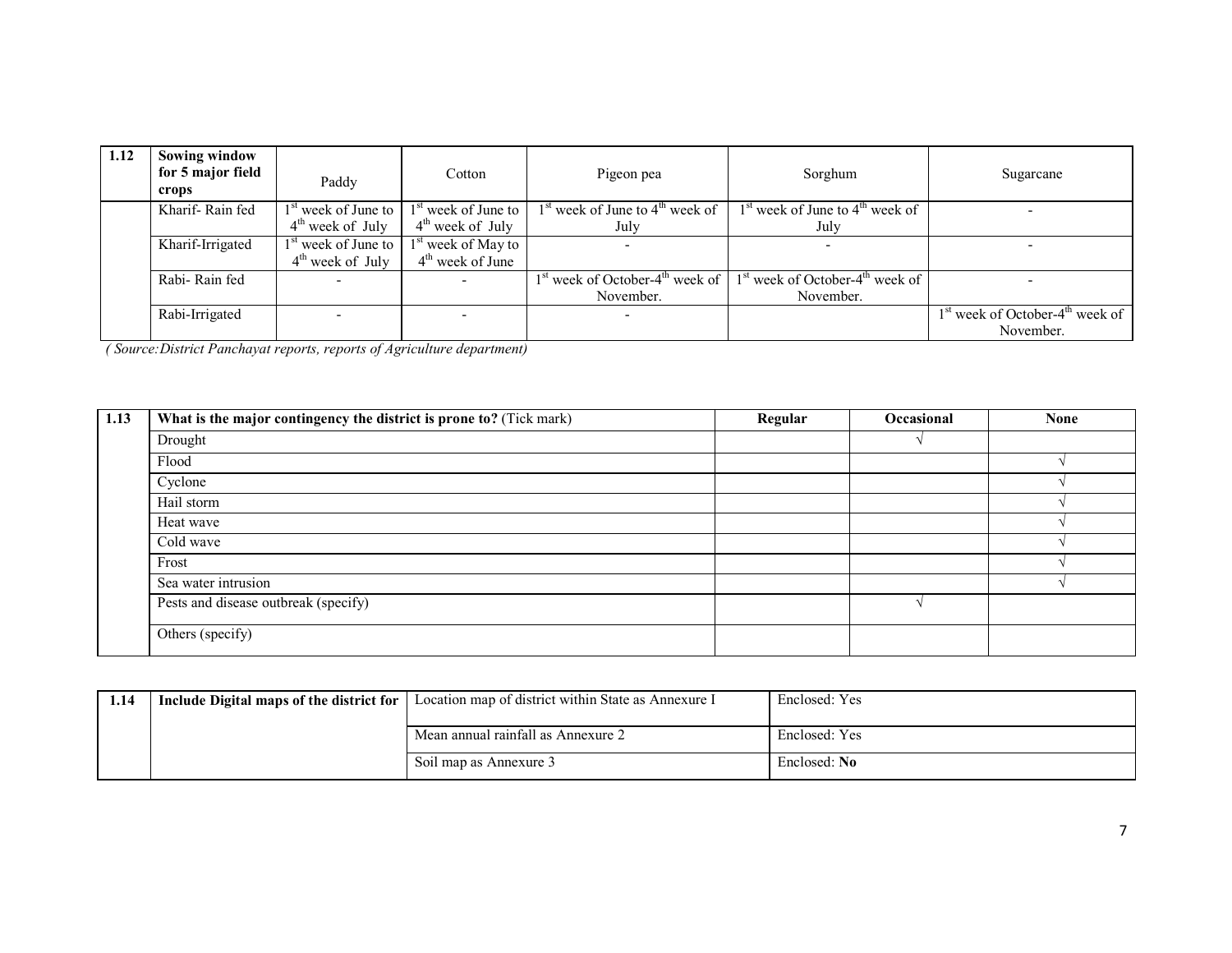#### LOCATION MAP OF NARMADA DISTRICT



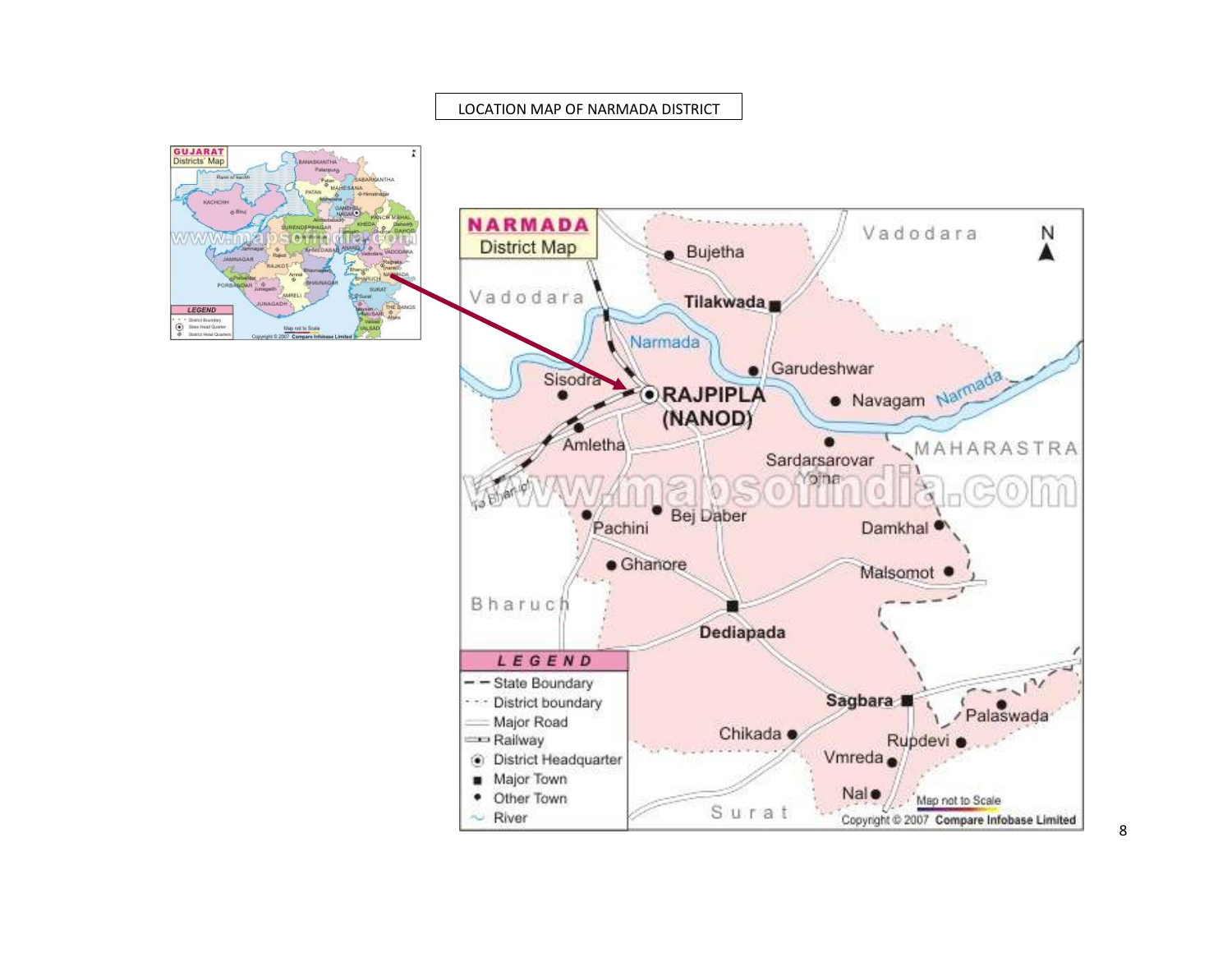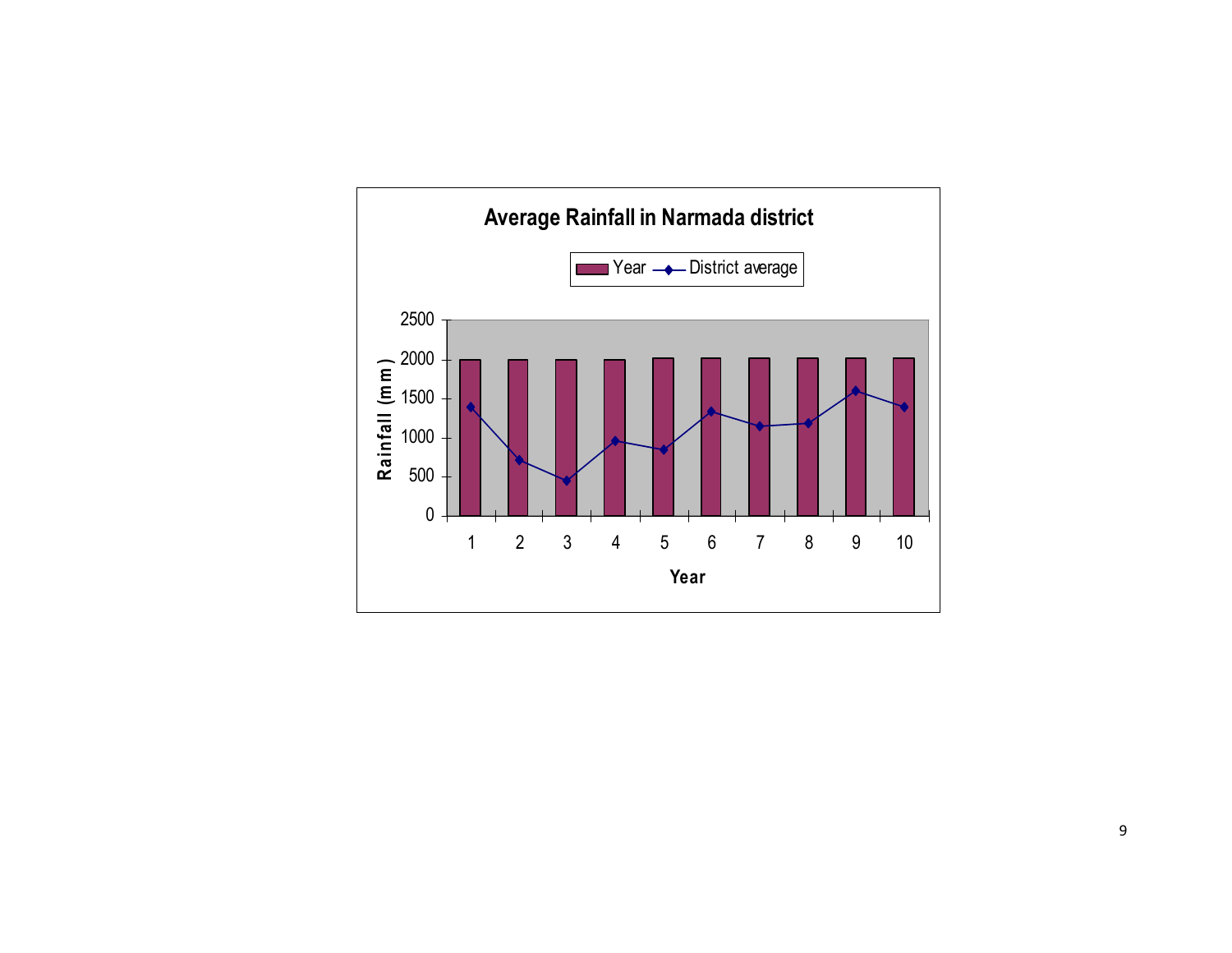## 2.0 Strategies for weather related contingencies

## 2.1 Drought

#### 2.1.1 Rain fed situation

| Condition                                         |                                   |                                         | <b>Suggested Contingency measures</b>                 |                                                   |                                     |                   |
|---------------------------------------------------|-----------------------------------|-----------------------------------------|-------------------------------------------------------|---------------------------------------------------|-------------------------------------|-------------------|
| <b>Early season</b><br>drought (delayed<br>onset) | <b>Major Farming</b><br>situation | <b>Normal Crop / Cropping</b><br>system | Change in crop / cropping<br>system including variety | <b>Agronomic measures</b>                         | <b>Remarks</b> on<br>Implementation |                   |
| Delay by 2 weeks<br>$(3^{rd})$<br>week of June)   | Well drain soil (Hilly)           | Cotton                                  | No Change                                             | Protective irrigation<br>sprouted seed method for | Supply of seeds<br>through NFSM     |                   |
|                                                   |                                   | Pigeonpea<br>Rice                       |                                                       | aerobic rice.                                     | <b>RKVY</b>                         | Seed drills under |
|                                                   |                                   | Sorghum                                 |                                                       |                                                   | Supply of seeds<br>through GSSC     |                   |
|                                                   |                                   | Sugarcane                               |                                                       |                                                   |                                     |                   |
|                                                   | Sandy loam soil                   | Cotton                                  | No Change                                             | Mulching, alternate                               | Seed drills under                   |                   |
|                                                   | (Plain)                           | Pigeon pea                              |                                                       | furrow irrigation, micro<br>irrigation method     | <b>RKVY</b><br>Supply of seeds      |                   |
|                                                   |                                   | Rice                                    |                                                       |                                                   | through GSSC                        |                   |
|                                                   |                                   | Sorghum                                 |                                                       |                                                   | Supply of seeds                     |                   |
|                                                   |                                   | Sugarcane                               |                                                       |                                                   | through NFSM                        |                   |

| Condition                                         | <b>Suggested Contingency measures</b> |                                    |                                   |                                      |                                     |  |  |  |
|---------------------------------------------------|---------------------------------------|------------------------------------|-----------------------------------|--------------------------------------|-------------------------------------|--|--|--|
| <b>Early season</b><br>drought (delayed<br>onset) | <b>Major Farming</b><br>situation     | <b>Normal Crop/cropping system</b> | Change in crop/cropping<br>system | <b>Agronomic measures</b>            | <b>Remarks</b> on<br>Implementation |  |  |  |
| Delay by 4 weeks                                  | Well drain soil (Hilly)               | Cotton                             | No Change                         | In transplanted paddy -              | $\bullet$ GSSC                      |  |  |  |
| (July $2^{nd}$ week)                              |                                       | Pigeon pea                         |                                   | sprouted seed method<br>may be adopt | $\bullet$ NSC<br>$\bullet$ RKVY     |  |  |  |
|                                                   |                                       | Rice                               |                                   |                                      | $\bullet$ NHM                       |  |  |  |
|                                                   |                                       | Sorghum                            |                                   |                                      |                                     |  |  |  |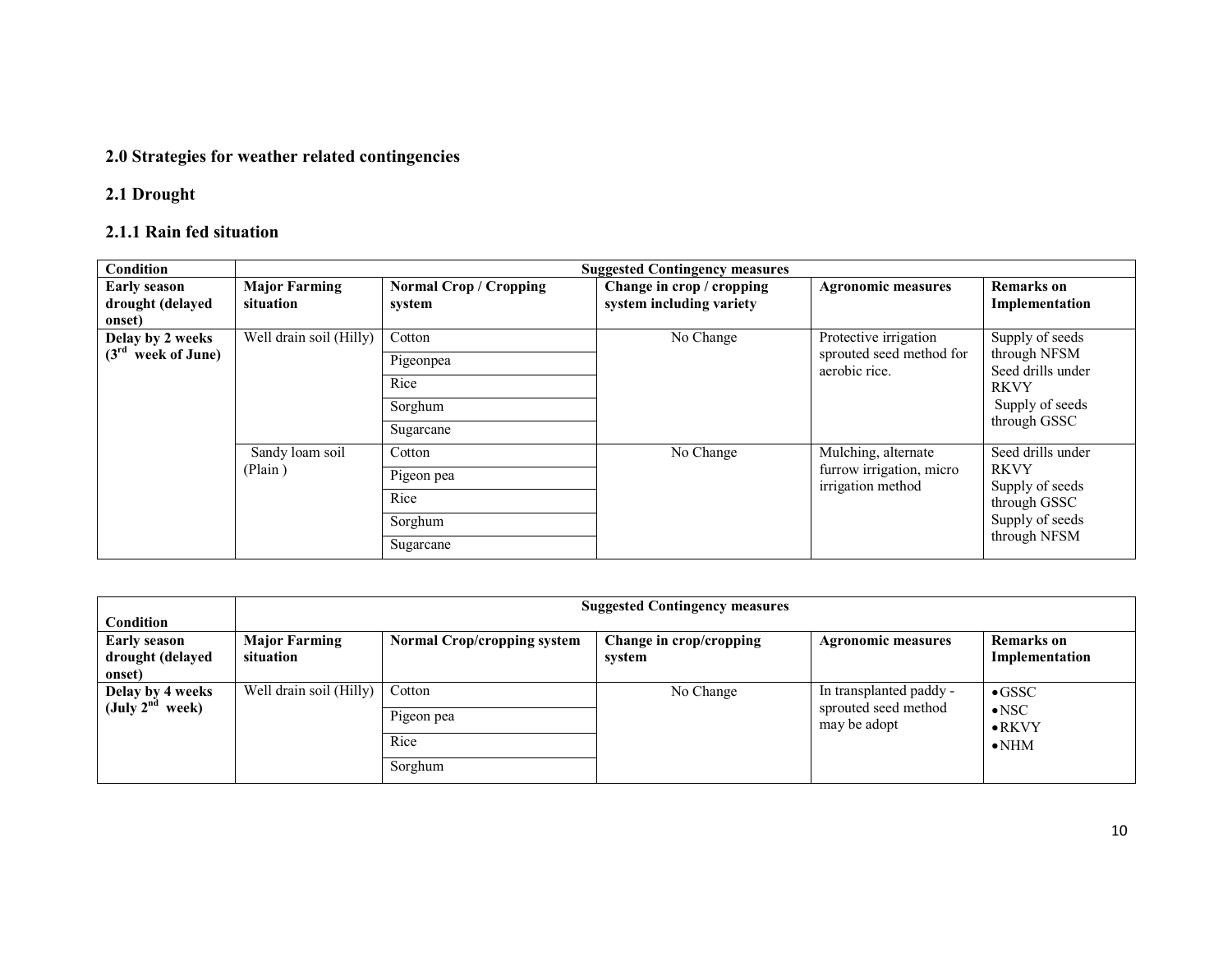|                 | Sugarcane<br>Cotton |           |                                               |                                 |
|-----------------|---------------------|-----------|-----------------------------------------------|---------------------------------|
| Sandy loam soil | Pigeon pea          |           | Mulching, alternate                           | $\bullet$ GSSC                  |
| (Plain)         | Rice                | No Change | furrow irrigation, micro<br>irrigation method | $\bullet$ NSC                   |
|                 | Sorghum             |           |                                               | $\bullet$ RKVY<br>$\bullet$ NHM |
|                 | Sugarcane           |           |                                               |                                 |
|                 | Cotton              |           |                                               |                                 |

| Condition           | This situation is not expected in this district |                             |                         |                           |                |  |  |
|---------------------|-------------------------------------------------|-----------------------------|-------------------------|---------------------------|----------------|--|--|
| <b>Early season</b> | <b>Major Farming</b>                            | Normal Crop/cropping system | Change in crop/cropping | <b>Agronomic measures</b> | Remarks on     |  |  |
| drought (delayed    | situation                                       |                             | system                  |                           | Implementation |  |  |
| onset)              |                                                 |                             |                         |                           |                |  |  |
|                     | Not Applicable                                  |                             |                         |                           |                |  |  |
| Delay by 6 weeks    |                                                 |                             |                         |                           |                |  |  |
| (Specify month)     |                                                 |                             |                         |                           |                |  |  |

| Condition        | This situation is not expected in this district |                                    |                         |                           |                |  |  |
|------------------|-------------------------------------------------|------------------------------------|-------------------------|---------------------------|----------------|--|--|
| Early season     | <b>Major Farming</b>                            | <b>Normal Crop/cropping system</b> | Change in crop/cropping | <b>Agronomic measures</b> | Remarks on     |  |  |
| drought (delayed | situation                                       |                                    | system                  |                           | Implementation |  |  |
| onset)           |                                                 |                                    |                         |                           |                |  |  |
|                  | Not Applicable                                  |                                    |                         |                           |                |  |  |
| Delay by 8 weeks |                                                 |                                    |                         |                           |                |  |  |
| (Specify month)  |                                                 |                                    |                         |                           |                |  |  |

| Condition                                        | <b>Suggested Contingency measures</b> |                                    |                                 |                          |                    |  |  |  |
|--------------------------------------------------|---------------------------------------|------------------------------------|---------------------------------|--------------------------|--------------------|--|--|--|
| Early season drought                             | <b>Major Farming</b>                  | <b>Normal Crop/cropping system</b> | Crop management                 | Soil nutrient & moisture | <b>Remarks</b> on  |  |  |  |
| (Normal onset)                                   | situation                             |                                    |                                 | conservation measures    | Implementation     |  |  |  |
| <b>Normal onset followed</b>                     | Well drain soil                       | Pigeon pea                         | filling and thinning.<br>Gap    | Foliar spray of nutrient | Interculturing     |  |  |  |
| by 15-20 days dry spell                          | (Hilly)                               | Rice                               | intercultivation.<br>Avoid      |                          | implements through |  |  |  |
| after sowing leading to<br>poor germination/crop |                                       | Sorghum                            | irrigation should<br>Protective |                          | <b>RKVY</b>        |  |  |  |
| stand etc.                                       |                                       | Sugarcane                          | be made if available            |                          | Seeds from NSC     |  |  |  |
|                                                  |                                       | Cotton                             |                                 |                          |                    |  |  |  |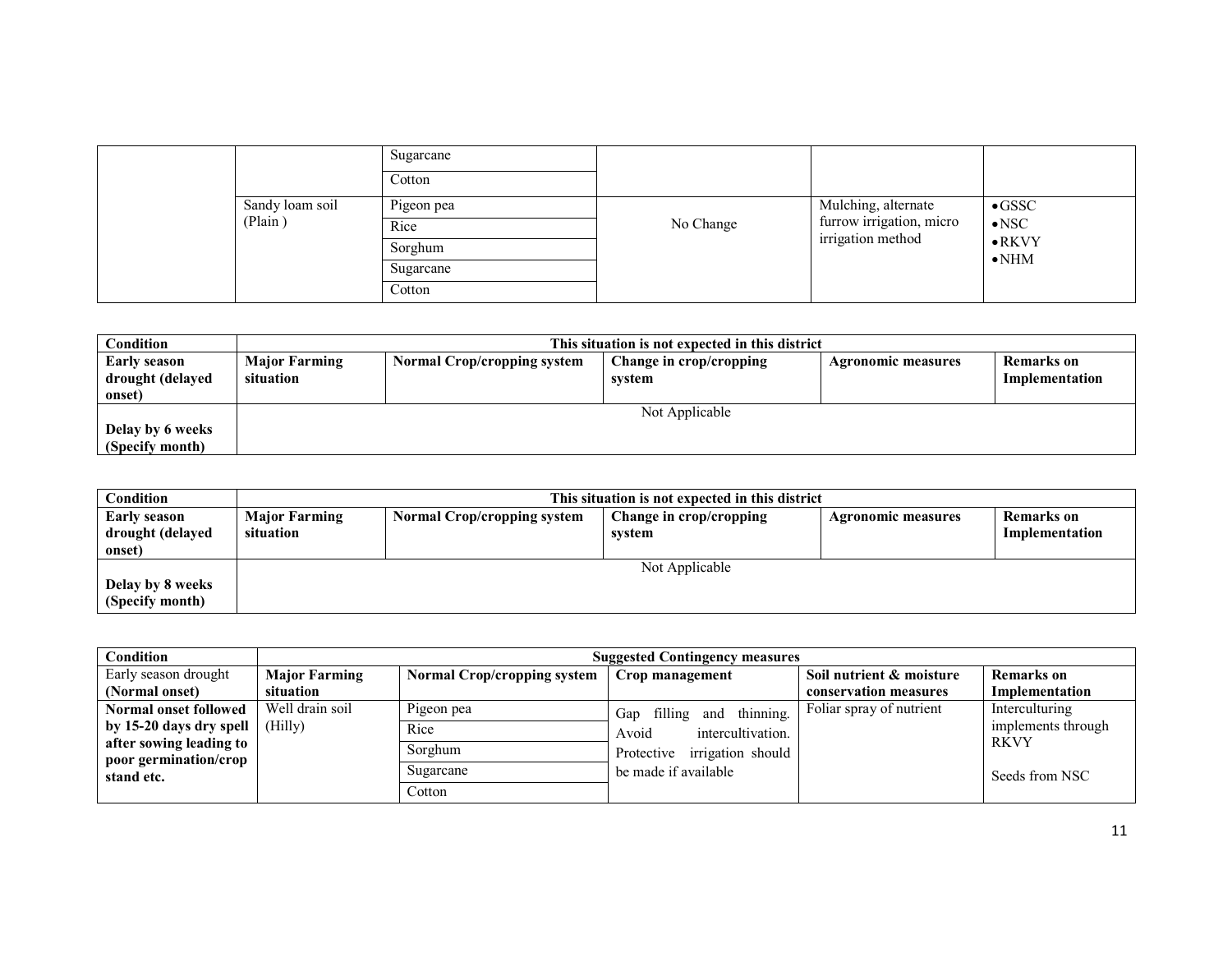| Sandy loam soil<br>(Plain) | Pigeon pea<br>Rice<br>Sorghum<br>Sugarcane<br>Cotton | -do- | Foliar spray of nutrient | Supply of inter<br>cultural implements<br>through RKVY<br>Seeds supply through<br><b>NFSM</b> |
|----------------------------|------------------------------------------------------|------|--------------------------|-----------------------------------------------------------------------------------------------|
|----------------------------|------------------------------------------------------|------|--------------------------|-----------------------------------------------------------------------------------------------|

| <b>Condition</b>                                                                                 |                                   |                                                      | <b>Suggested Contingency measures</b>                          |                                                                            |                                     |
|--------------------------------------------------------------------------------------------------|-----------------------------------|------------------------------------------------------|----------------------------------------------------------------|----------------------------------------------------------------------------|-------------------------------------|
| Mid season drought<br>(long dry spell,<br>consecutive 2 weeks<br>rainless $(>2.5$ mm)<br>period) | <b>Major Farming</b><br>situation | <b>Normal Crop/cropping system</b>                   | Crop management                                                | Soil nutrient &<br>moisture conservation<br>measures                       | <b>Remarks</b> on<br>Implementation |
| At vegetative stage                                                                              | Well drain soil<br>(Hilly)        | Pigeon pea<br>Rice<br>Sorghum<br>Sugarcane<br>Cotton | • Applied foliar nutrient<br>• Spray anti transpirant chemical | Repeated inter<br>cultivation<br>Give protective<br>irrigation<br>Mulching | As above                            |
|                                                                                                  | Sandy loam soil<br>(Plain)        | Pigeon pea<br>Rice<br>Sorghum<br>Sugarcane<br>Cotton | -do-                                                           | $-do-$                                                                     | As above                            |

| Condition                                 | <b>Suggested Contingency measures</b> |                                    |                                                                                                   |                                                   |                                       |  |  |  |
|-------------------------------------------|---------------------------------------|------------------------------------|---------------------------------------------------------------------------------------------------|---------------------------------------------------|---------------------------------------|--|--|--|
| Mid season<br>drought (long dry<br>spell) | <b>Major Farming</b><br>situation     | <b>Normal Crop/cropping system</b> | Crop management                                                                                   | Soil nutrient & moisture<br>conservation measures | <b>Remarks</b> on<br>Implementation   |  |  |  |
| At flowering/<br>fruiting stage           | Well drain soil<br>(Hilly)            | Pigeon pea<br>Rice                 | Weeding, Protective irrigation,<br>alternate furrow irrigation.<br>Applied higher dose of $KNO_3$ |                                                   | Farm ponds through<br>IW SM programme |  |  |  |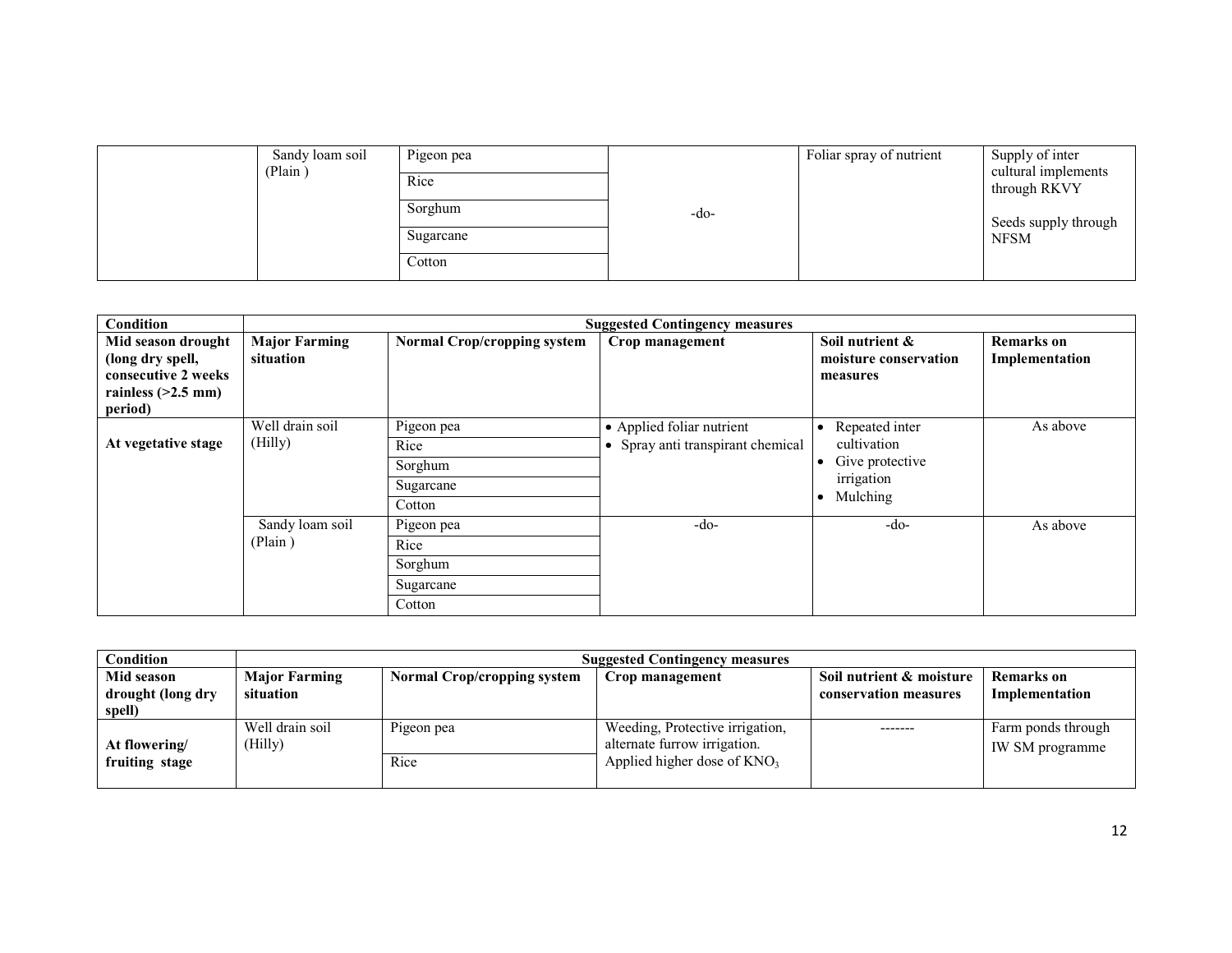|                            | Sorghum<br>Sugarcane<br>Cotton             |        |          |                                       |
|----------------------------|--------------------------------------------|--------|----------|---------------------------------------|
| Sandy loam soil<br>(Plain) | Pigeon pea<br>Rice<br>Sorghum<br>Sugarcane | $-do-$ | -------- | Farm ponds through<br>IW SM programme |
|                            | Cotton                                     |        |          |                                       |

| Condition                                                   |                                   | <b>Suggested Contingency measures</b> |                                                                        |                                          |                                                               |  |
|-------------------------------------------------------------|-----------------------------------|---------------------------------------|------------------------------------------------------------------------|------------------------------------------|---------------------------------------------------------------|--|
| <b>Terminal drought</b><br>(Early withdrawal of<br>monsoon) | <b>Major Farming</b><br>situation | <b>Normal Crop/cropping system</b>    | Crop management                                                        | Rabi Crop planning                       | <b>Remarks</b> on<br>Implementation                           |  |
|                                                             | Well drain soil                   | Pigeon pea                            | Protective irrigation                                                  | Plan for short duration                  | Farm ponds through                                            |  |
|                                                             | (Hilly)                           | Rice                                  | Harvest the crop at physiological<br>maturity                          | crops <i>i.e.</i> Greengram,<br>Mothbean | <b>IWSM</b> programme<br>Threshing implements<br>through RKVY |  |
|                                                             |                                   | Sorghum                               |                                                                        |                                          |                                                               |  |
|                                                             |                                   | Sugarcane                             |                                                                        |                                          |                                                               |  |
|                                                             |                                   | Cotton                                |                                                                        |                                          |                                                               |  |
|                                                             | Sandy loam soil<br>(Plain)        | Pigeon pea                            | Protective irrigation<br>Harvest the crop at physiological<br>maturity | Plan for short duration                  | $-do-$                                                        |  |
|                                                             |                                   | Rice                                  |                                                                        | crops i.e. Greengram,<br>Mothbean        |                                                               |  |
|                                                             |                                   | Sorghum                               |                                                                        |                                          |                                                               |  |
|                                                             |                                   | Sugarcane                             |                                                                        |                                          |                                                               |  |
|                                                             |                                   | Cotton                                |                                                                        |                                          |                                                               |  |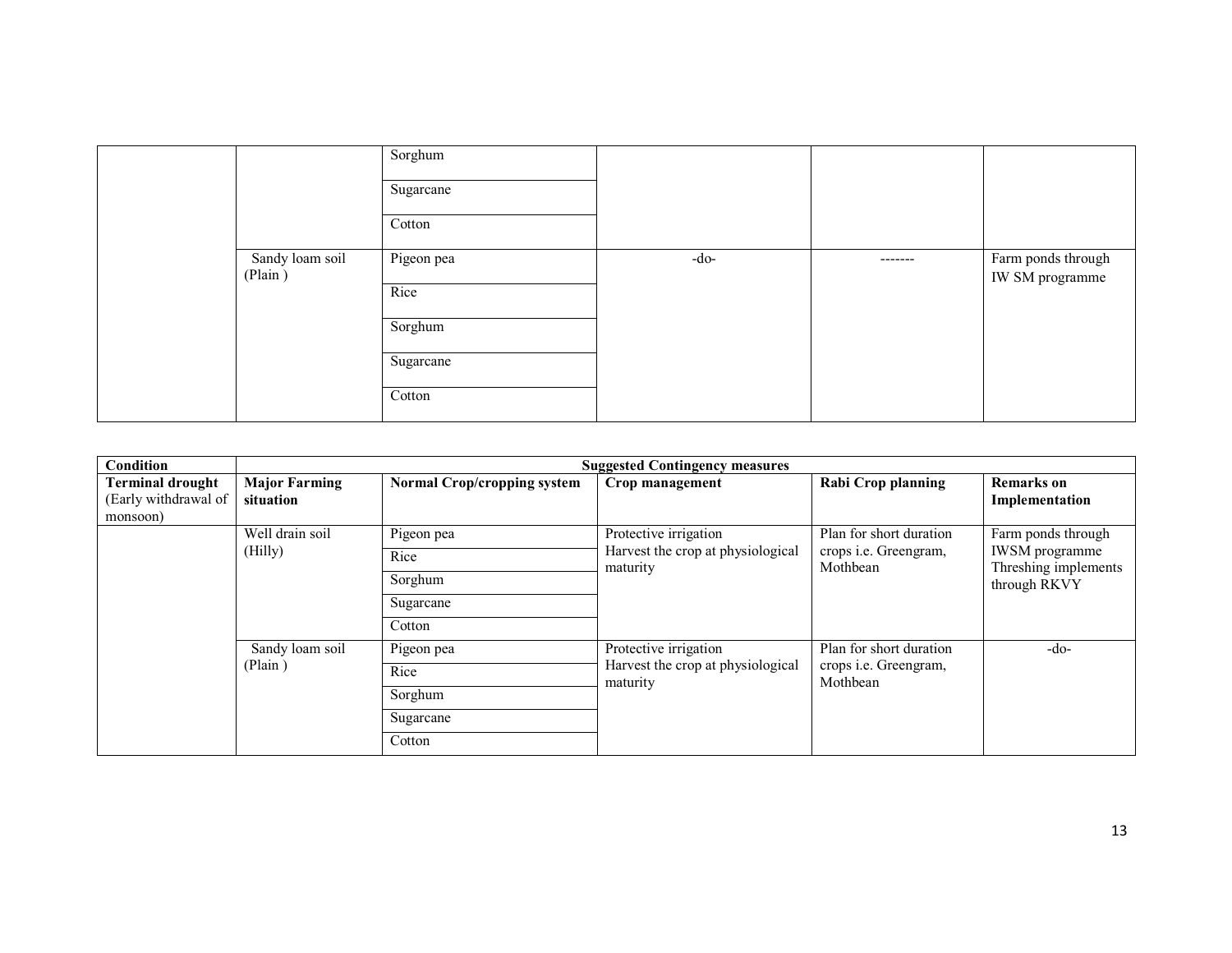## 2.1.2 Drought - Irrigated situation

| Condition                              | <b>Suggested Contingency measures</b> |                                    |                                                                       |                           |                    |  |
|----------------------------------------|---------------------------------------|------------------------------------|-----------------------------------------------------------------------|---------------------------|--------------------|--|
|                                        | <b>Major Farming</b>                  | <b>Normal Crop/cropping system</b> | Change in crop/cropping                                               | <b>Agronomic measures</b> | <b>Remarks</b> on  |  |
|                                        | situation                             |                                    | system                                                                |                           | Implementation     |  |
| Delayed release of                     | Well drain soil (Hilly)               | Pigeon pea                         | Fodder crop &pulses like                                              | Mulching                  | Seeds through GSSC |  |
| water in canals due<br>to low rainfall |                                       | Rice                               | Chickpea (rabi) should be sown if<br>required irrigation is available |                           | and NFSM           |  |
|                                        |                                       | Sorghum                            |                                                                       |                           |                    |  |
|                                        |                                       | Sugarcane                          |                                                                       |                           |                    |  |
|                                        |                                       | Cotton                             |                                                                       |                           |                    |  |
|                                        | Sandy loam soil                       | Pigeon pea                         | $-do-$                                                                | Mulching                  | -do-               |  |
|                                        | (Plain)                               | Rice                               |                                                                       |                           |                    |  |
|                                        |                                       | Sorghum                            |                                                                       |                           |                    |  |
|                                        |                                       | Sugarcane                          |                                                                       |                           |                    |  |
|                                        |                                       | Cotton                             |                                                                       |                           |                    |  |

| Condition           | <b>Suggested Contingency measures</b> |                                    |                                   |                           |                    |  |
|---------------------|---------------------------------------|------------------------------------|-----------------------------------|---------------------------|--------------------|--|
|                     | <b>Major Farming</b>                  | <b>Normal Crop/cropping system</b> | Change in crop/cropping           | <b>Agronomic measures</b> | Remarks on         |  |
|                     | situation                             |                                    | svstem                            |                           | Implementation     |  |
| Limited release of  | Well drain soil (Hilly)               | Pigeon pea                         | Fodder crop &pulses like          | Mulching                  | Seeds through GSSC |  |
| water in canals due |                                       | Rice                               | chickpea (rabi) should be sown if |                           | and NFSM           |  |
| to low rainfall     |                                       | Sorghum                            | required irrigation is available  |                           |                    |  |
|                     |                                       | Sugarcane                          |                                   |                           |                    |  |
|                     |                                       | Cotton                             |                                   |                           |                    |  |
|                     | Sandy loam soil                       | Pigeon pea                         | -do-                              | $-do-$                    | -do-               |  |
|                     | (Plain)                               | Rice                               |                                   |                           |                    |  |
|                     |                                       | Sorghum                            |                                   |                           |                    |  |
|                     |                                       | Sugarcane                          |                                   |                           |                    |  |
|                     |                                       | Cotton                             |                                   |                           |                    |  |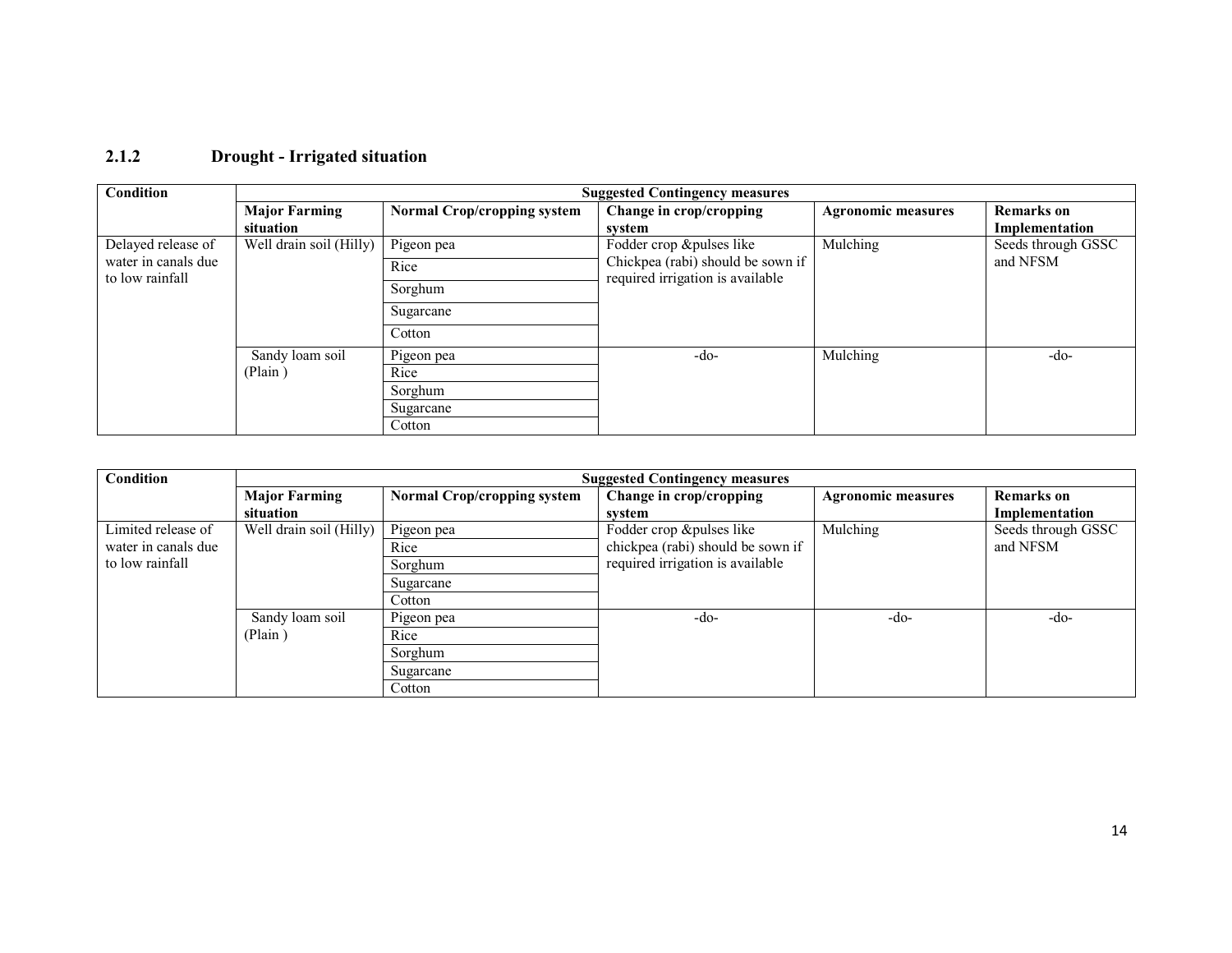| Condition            |                         |                                       |                         |                           |                |
|----------------------|-------------------------|---------------------------------------|-------------------------|---------------------------|----------------|
|                      | <b>Major Farming</b>    | <b>Normal Crop/cropping system</b>    | Change in crop/cropping | <b>Agronomic measures</b> | Remarks on     |
|                      | situation               |                                       | svstem                  |                           | Implementation |
| Non release of water | Well drain soil (Hilly) | This is not expected in this district |                         |                           |                |
| in canals under      |                         |                                       |                         |                           |                |
| delayed onset of     |                         |                                       |                         |                           |                |
| monsoon in           | Sandy loam soil         |                                       |                         |                           |                |
| catchment            | (Plain)                 |                                       |                         |                           |                |
|                      |                         |                                       |                         |                           |                |

| Condition            |                         |                                       |                         |                           |                |  |
|----------------------|-------------------------|---------------------------------------|-------------------------|---------------------------|----------------|--|
|                      | <b>Major Farming</b>    | <b>Normal Crop/cropping system</b>    | Change in crop/cropping | <b>Agronomic measures</b> | Remarks on     |  |
|                      | situation               |                                       | svstem                  |                           | Implementation |  |
| Lack of inflows into | Well drain soil (Hilly) | This is not expected in this district |                         |                           |                |  |
| tanks due to         |                         |                                       |                         |                           |                |  |
| insufficient/delayed |                         |                                       |                         |                           |                |  |
| onset of monsoon     | Sandy loam soil         |                                       |                         |                           |                |  |
|                      | (Plain)                 |                                       |                         |                           |                |  |

| Condition                                                      | This is not expected in this district                 |                                    |                                       |                           |                |
|----------------------------------------------------------------|-------------------------------------------------------|------------------------------------|---------------------------------------|---------------------------|----------------|
|                                                                | <b>Major Farming</b>                                  | <b>Normal Crop/cropping system</b> | Change in crop/cropping               | <b>Agronomic measures</b> | Remarks on     |
|                                                                | situation                                             |                                    | svstem                                |                           | Implementation |
| Insufficient<br>groundwater<br>recharge due to low<br>rainfall | Well drain soil (Hilly)<br>Sandy loam soil<br>(Plain) |                                    | This is not expected in this district |                           |                |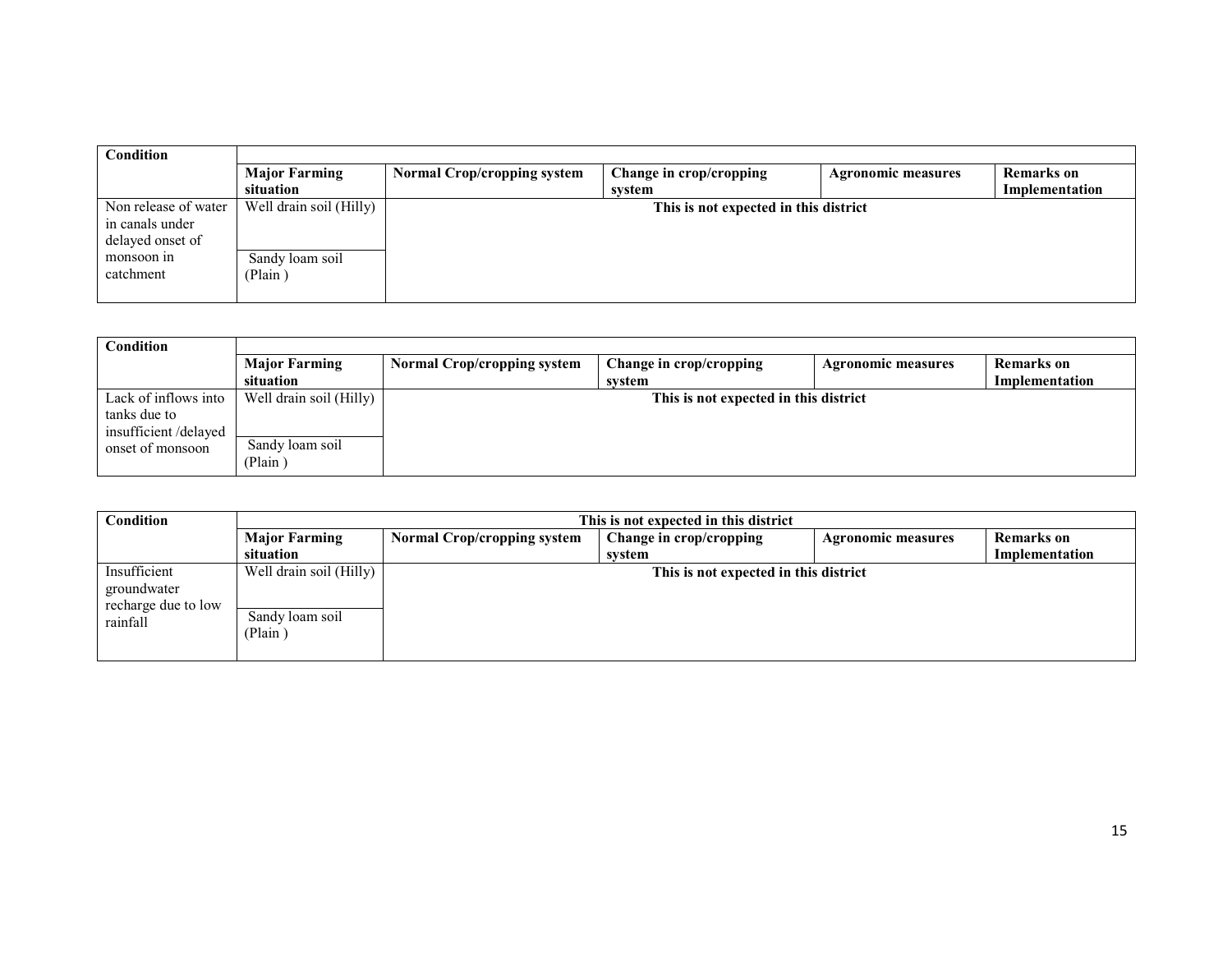2.2 Unusual rains (untimely, unseasonal etc) (for both rain fed and irrigated situations)

| <b>Condition</b>                                                  | <b>Suggested contingency measure</b>                   |                                     |                                |                                                            |  |
|-------------------------------------------------------------------|--------------------------------------------------------|-------------------------------------|--------------------------------|------------------------------------------------------------|--|
| Continuous high rainfall in a short span leading to water logging | <b>Vegetative stage</b>                                | <b>Flowering</b><br>stage           | Crop maturity stage            | Post harvest                                               |  |
| Cotton                                                            | Ridge sowing<br>should be done                         | Drainage                            | Ridge sowing<br>should be done | Shift to safer place                                       |  |
| Pigeon pea                                                        | Drainage of excess<br>Water through drainage<br>system | Provision of<br>drainage            | Remove<br>Excess<br>water      | $-do-$                                                     |  |
| Rice                                                              | Standing water is more then<br>drain out properly      | Use<br>early<br>maturity<br>variety | $-do-$                         | $-do-$                                                     |  |
| Sorghum                                                           | $-do-$                                                 | $-do-$                              | $-do-$                         | $-do-$                                                     |  |
| Sugarcane                                                         | $-do-$                                                 | $-do-$                              | $-do-$                         | Provide drainage                                           |  |
| Horticulture                                                      |                                                        |                                     |                                |                                                            |  |
| Banana                                                            | Provide drainage                                       | Provide<br>drainage                 | Remove excess<br>water         | Shift to safe place<br>dry in shade and turn<br>frequently |  |
| Mango                                                             | $-do-$                                                 | $-do-$                              | $-do-$                         | $-do-$                                                     |  |
| Papaya                                                            | $-do-$                                                 | $-do-$                              | $-do-$                         | $-do-$                                                     |  |
| Heavy rainfall with high speed winds in a short span              |                                                        |                                     |                                |                                                            |  |
| Cotton                                                            | Ridge sowing                                           | Provide                             | Wind<br>break<br>and           | Shift to safe place                                        |  |
| Pigeon pea                                                        | should be applied before sowing                        | drainage                            | shelter belt                   | dry in shade and turn<br>frequently                        |  |
| Rice                                                              | and support the plant with soil ridge                  |                                     |                                |                                                            |  |
| Sorghum                                                           |                                                        |                                     |                                |                                                            |  |
| Sugarcane                                                         |                                                        |                                     |                                |                                                            |  |
| Horticulture                                                      | Provide drainage                                       | $-do-$                              | $-do-$                         | $-do-$                                                     |  |
| Banana                                                            |                                                        |                                     |                                |                                                            |  |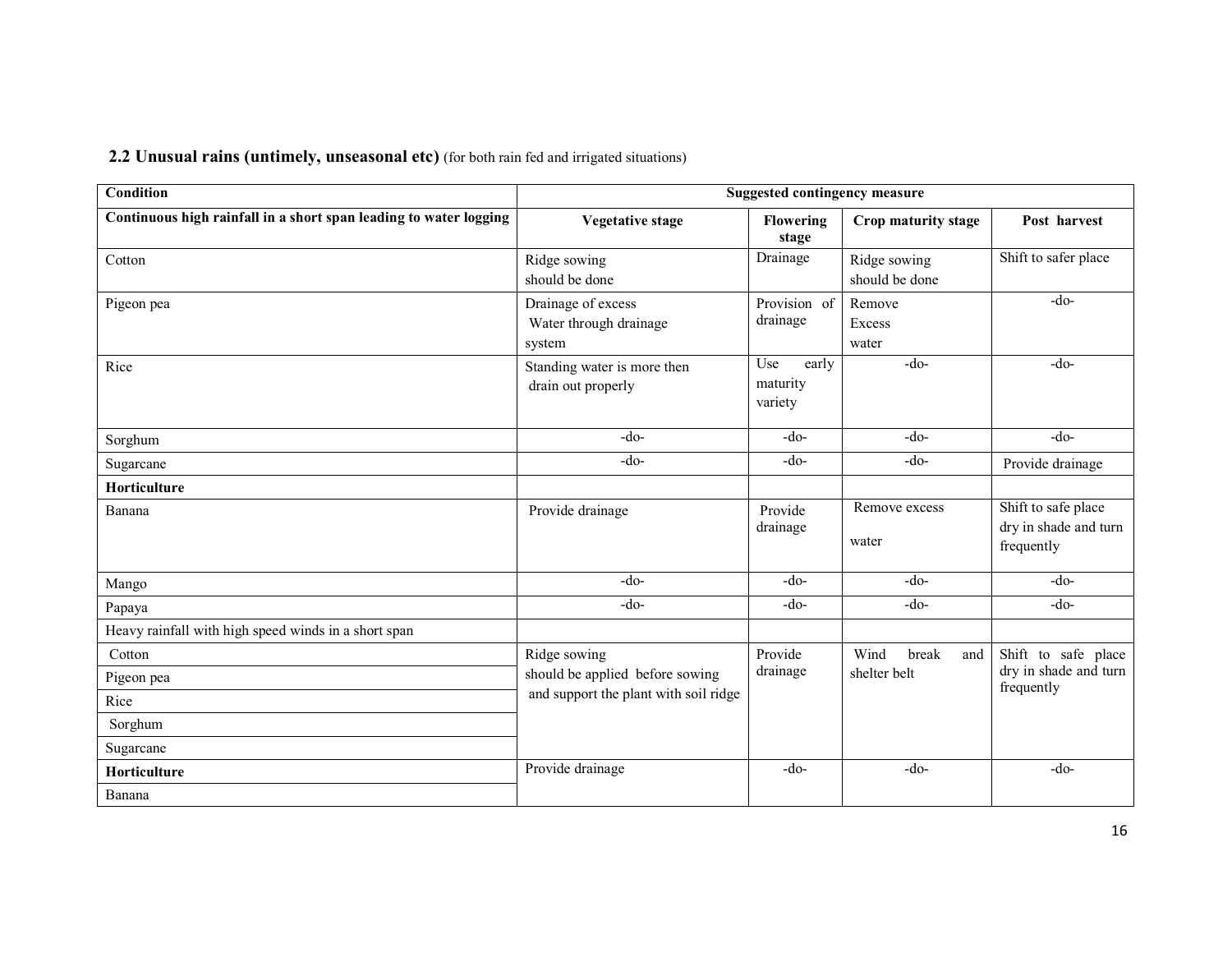| Mango                                                  |                        |                       |                        |                                  |
|--------------------------------------------------------|------------------------|-----------------------|------------------------|----------------------------------|
| Papaya                                                 |                        |                       |                        |                                  |
| Outbreak of pests and diseases due to unseasonal rains |                        |                       |                        |                                  |
| Cotton                                                 | Use proper insecticide | Use proper            | Use proper insecticide | Use proper                       |
| Pigeon pea                                             | Follow proper IPM      | insecticide<br>Follow | Follow proper IPM      | insecticide<br>Follow proper IPM |
| Rice                                                   |                        | proper IPM            |                        |                                  |
| Sorghum                                                |                        |                       |                        |                                  |
| Sugarcane                                              |                        |                       |                        |                                  |
| <b>Horticulture</b>                                    |                        |                       |                        |                                  |
| Banana                                                 | $-do-$                 | $-do-$                | -do-                   | $-do-$                           |
| Mango                                                  |                        |                       |                        |                                  |
| Papaya                                                 |                        |                       |                        |                                  |

\* need based plant protection measures to be adopted in each crop.

#### 2.3 Floods: - Not observed

| Condition                                      | <b>Suggested contingency measure</b> |                         |                           |            |  |  |
|------------------------------------------------|--------------------------------------|-------------------------|---------------------------|------------|--|--|
| Transient water logging/ partial<br>inundation | Seedling / nursery stage             | <b>Vegetative stage</b> | <b>Reproductive stage</b> | At harvest |  |  |
|                                                |                                      | $-NA-$                  |                           |            |  |  |
| Horticulture                                   |                                      |                         |                           |            |  |  |
|                                                |                                      | $-NA-$                  |                           |            |  |  |
| <b>Continuous submergence</b>                  |                                      |                         |                           |            |  |  |
| for more than 2 days                           | Not observed                         |                         |                           |            |  |  |
| $-NA-$                                         |                                      |                         |                           |            |  |  |
| Horticulture                                   |                                      |                         |                           |            |  |  |
|                                                |                                      | $-NA-$                  |                           |            |  |  |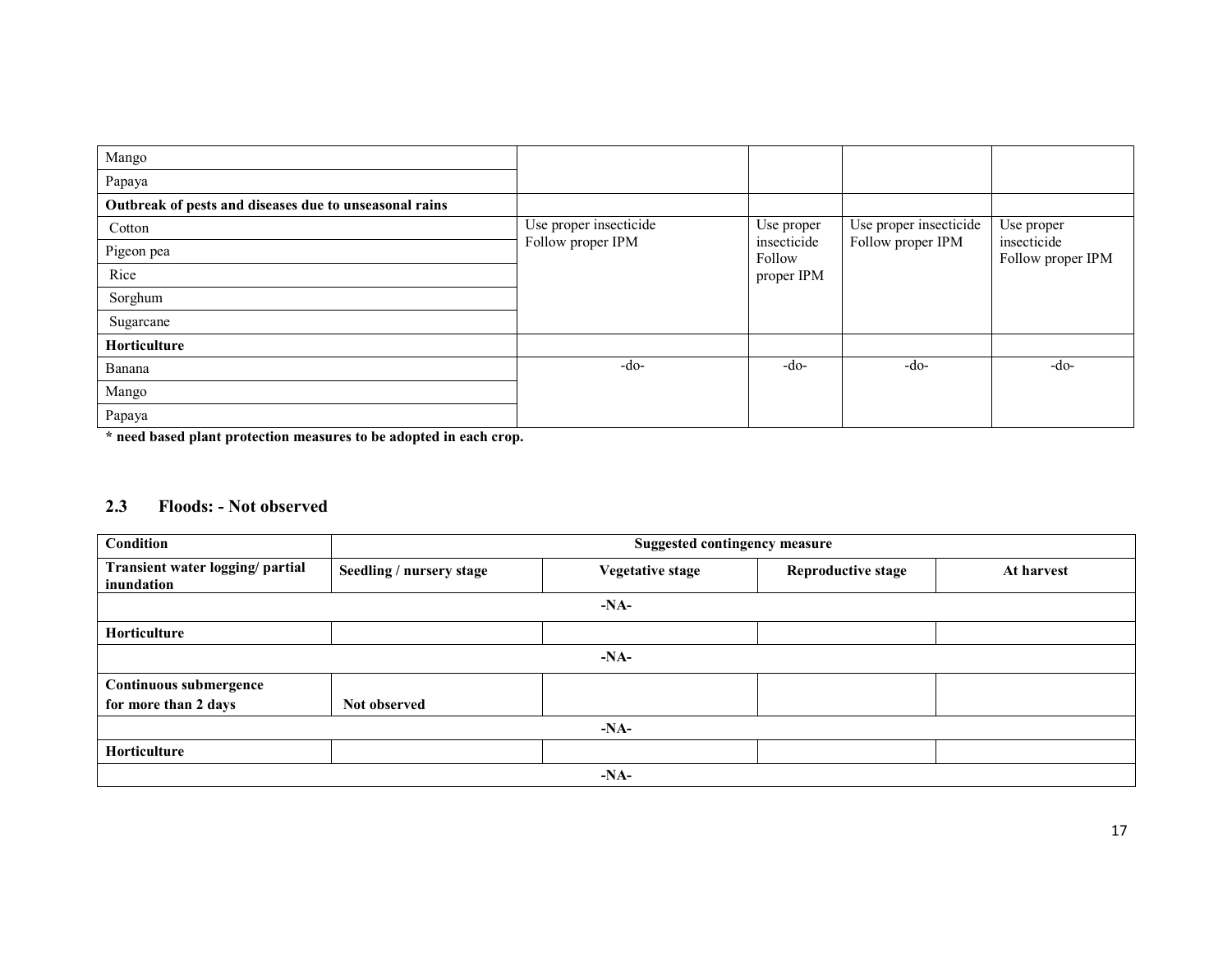| intrusion<br><b>Sez</b>                       | ahearwad<br>N01<br>v cu |  |  |  |  |  |
|-----------------------------------------------|-------------------------|--|--|--|--|--|
| -111 F<br>the contract of the contract of the |                         |  |  |  |  |  |

# 2.4 Extreme events: Heat wave / Cold wave/Frost/ Hailstorm /Cyclone:- Not observed

| <b>Extreme event type</b> | <b>Suggested contingency measure</b> |                         |                           |            |  |  |  |
|---------------------------|--------------------------------------|-------------------------|---------------------------|------------|--|--|--|
|                           | Seedling / nursery stage             | <b>Vegetative stage</b> | <b>Reproductive stage</b> | At harvest |  |  |  |
| <b>Heat Wave</b>          | Not observed                         |                         |                           |            |  |  |  |
| <b>Horticulture</b>       |                                      |                         |                           |            |  |  |  |
| Cold wave                 | Not observed                         |                         |                           |            |  |  |  |
| Horticulture              |                                      |                         |                           |            |  |  |  |
| Frost                     | Not observed                         |                         |                           |            |  |  |  |
| <b>Horticulture</b>       |                                      |                         |                           |            |  |  |  |
| <b>Hailstorm</b>          | Not observed                         |                         |                           |            |  |  |  |
| Horticulture              |                                      |                         |                           |            |  |  |  |
| Cyclone                   | Not observed                         |                         |                           |            |  |  |  |
| Horticulture              |                                      |                         |                           |            |  |  |  |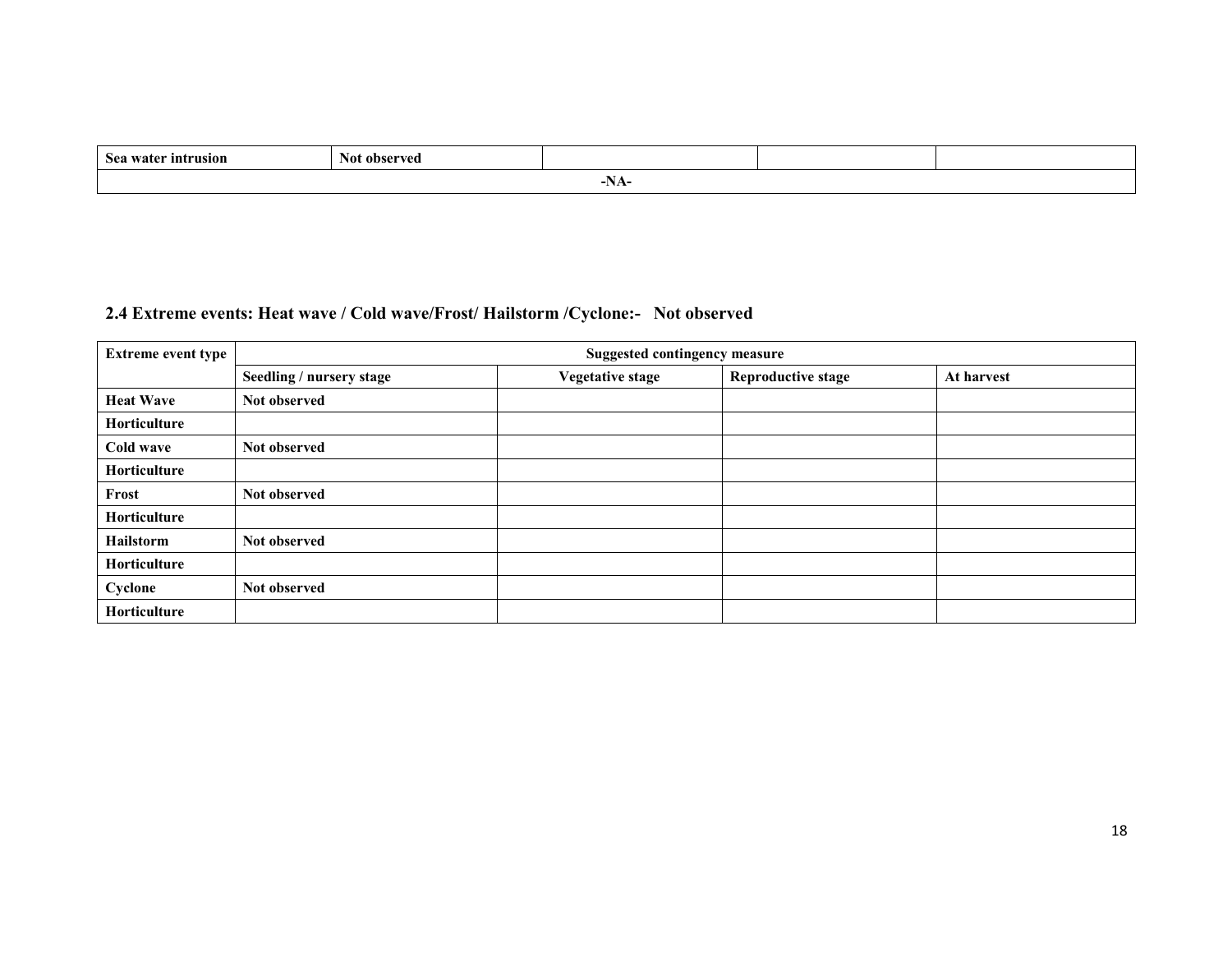#### 2.5Contingent strategies for Livestock, Poultry & Fisheries

## 2.5.1 Livestock

|                                | <b>Suggested contingency measures</b>                |                                                 |                                        |  |
|--------------------------------|------------------------------------------------------|-------------------------------------------------|----------------------------------------|--|
|                                | <b>Before the event</b>                              | During the event                                | After the event                        |  |
| <b>Drought</b>                 |                                                      |                                                 |                                        |  |
| Feed and fodder availability   | Store fodder in advance<br>Stabilize crop production | Purchase of fodder<br>Contingency crop planning | Follow up of the feeding<br>management |  |
| Drinking water                 | Conservation of water                                | Provide minimum quantity of water               | $\overline{\phantom{a}}$               |  |
| Health and disease management  | Vaccination, proper nutrition                        | Proper care and treatment                       | $\overline{\phantom{a}}$               |  |
| <b>Floods</b>                  | Not observed                                         |                                                 |                                        |  |
| Feed and fodder availability   |                                                      |                                                 |                                        |  |
| Drinking water                 |                                                      |                                                 |                                        |  |
| Health and disease management  |                                                      |                                                 |                                        |  |
| Cyclone                        | Not observed                                         |                                                 |                                        |  |
| Feed and fodder availability   |                                                      |                                                 |                                        |  |
| Drinking water                 |                                                      |                                                 |                                        |  |
| Health and disease management  |                                                      |                                                 |                                        |  |
| Heat wave and cold wave        | Not observed                                         |                                                 |                                        |  |
| Shelter/environment management |                                                      |                                                 |                                        |  |
| Health and disease management  |                                                      |                                                 |                                        |  |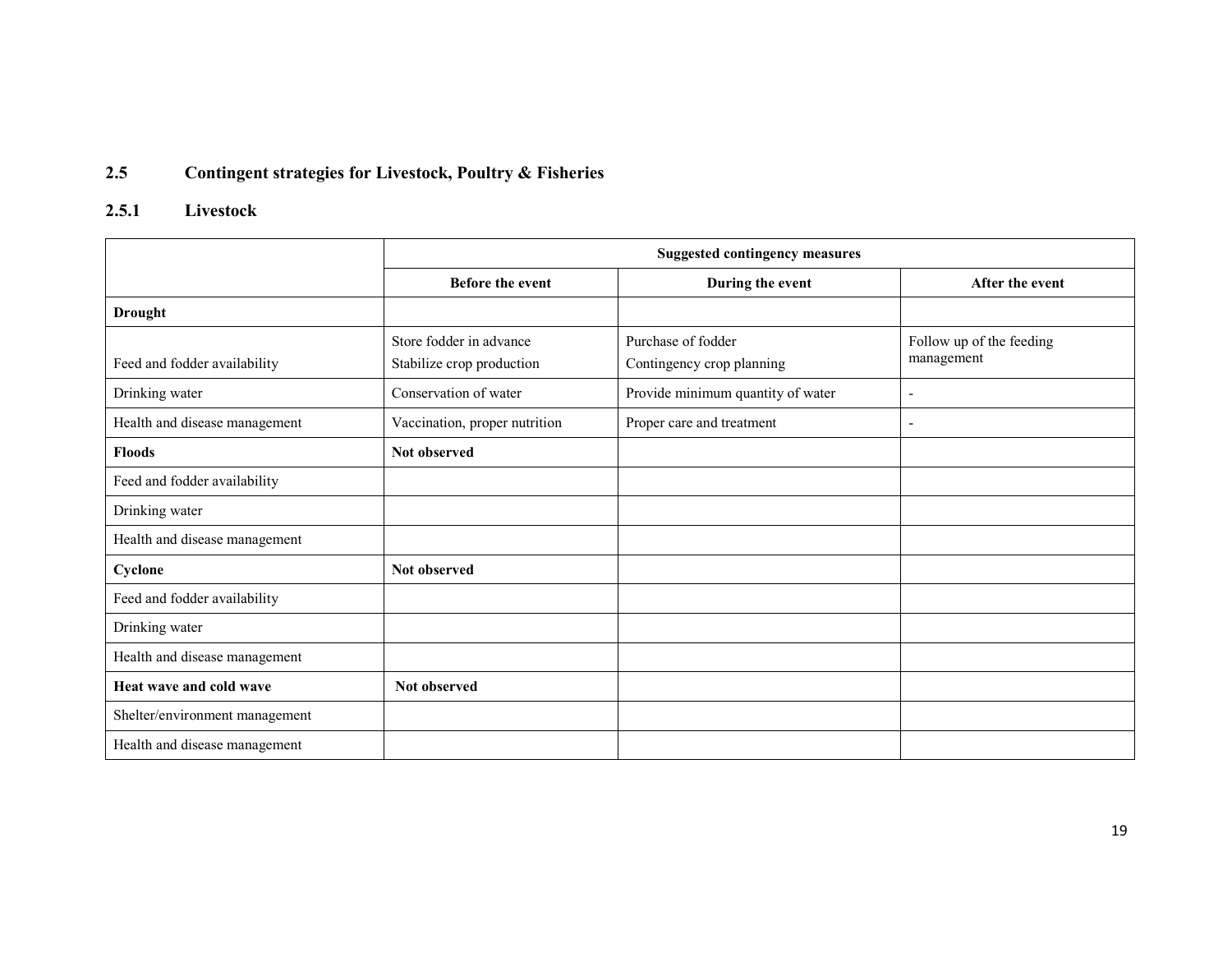#### 2.5.2 Poultry:-

|                               | <b>Suggested contingency measures</b>                                                                                                                                                                                               |                                                                                                                                                                                                                   |                                                     | Convergence/linkages with ongoing<br>programs, if any |  |
|-------------------------------|-------------------------------------------------------------------------------------------------------------------------------------------------------------------------------------------------------------------------------------|-------------------------------------------------------------------------------------------------------------------------------------------------------------------------------------------------------------------|-----------------------------------------------------|-------------------------------------------------------|--|
|                               | <b>Before the event</b>                                                                                                                                                                                                             | During the event                                                                                                                                                                                                  | After the event                                     |                                                       |  |
|                               |                                                                                                                                                                                                                                     |                                                                                                                                                                                                                   |                                                     |                                                       |  |
| <b>Drought</b>                |                                                                                                                                                                                                                                     |                                                                                                                                                                                                                   |                                                     |                                                       |  |
| Shortage of feed ingredients  | Insurance<br>perennial<br>Encourage<br>fodder on<br>bunds and<br>waste land on community<br>basis<br>Establishing fodder banks,<br>encouraging fodder crops<br>in irrigated area<br>$Silage - using$<br>excess<br>fodder for silage | - Utilizing fodder<br>from perennial trees<br>and<br>Fodder<br>bank<br>reserves<br>Utilizing<br>fodder<br>stored in silos<br>Transporting excess<br>fodder<br>from<br>adjoining districts<br>Use of feed mixtures | $\mathbf{L}$                                        | Awareness programme for nutritious feed               |  |
| Drinking water                | If available from well,<br>Bore well                                                                                                                                                                                                | If available from<br>well, Bore well                                                                                                                                                                              | available<br>If<br>from well,<br>Bore well          | $\overline{a}$                                        |  |
| Health and disease management | <b>Disease</b><br>resistant<br>Vaccination required                                                                                                                                                                                 | Disease<br>resistant<br>Vaccination<br>required                                                                                                                                                                   | <b>Disease</b><br>resistant<br>Vaccination required | Awareness programme for health and disease            |  |
| <b>Floods</b>                 | Not observed                                                                                                                                                                                                                        |                                                                                                                                                                                                                   |                                                     |                                                       |  |
| Shortage of feed ingredients  |                                                                                                                                                                                                                                     |                                                                                                                                                                                                                   |                                                     |                                                       |  |
| Drinking water                |                                                                                                                                                                                                                                     |                                                                                                                                                                                                                   |                                                     |                                                       |  |
| Health and disease management |                                                                                                                                                                                                                                     |                                                                                                                                                                                                                   |                                                     |                                                       |  |
| Cyclone                       | Not observed                                                                                                                                                                                                                        |                                                                                                                                                                                                                   |                                                     |                                                       |  |
| Shortage of feed ingredients  |                                                                                                                                                                                                                                     |                                                                                                                                                                                                                   |                                                     |                                                       |  |
| Drinking water                |                                                                                                                                                                                                                                     |                                                                                                                                                                                                                   |                                                     |                                                       |  |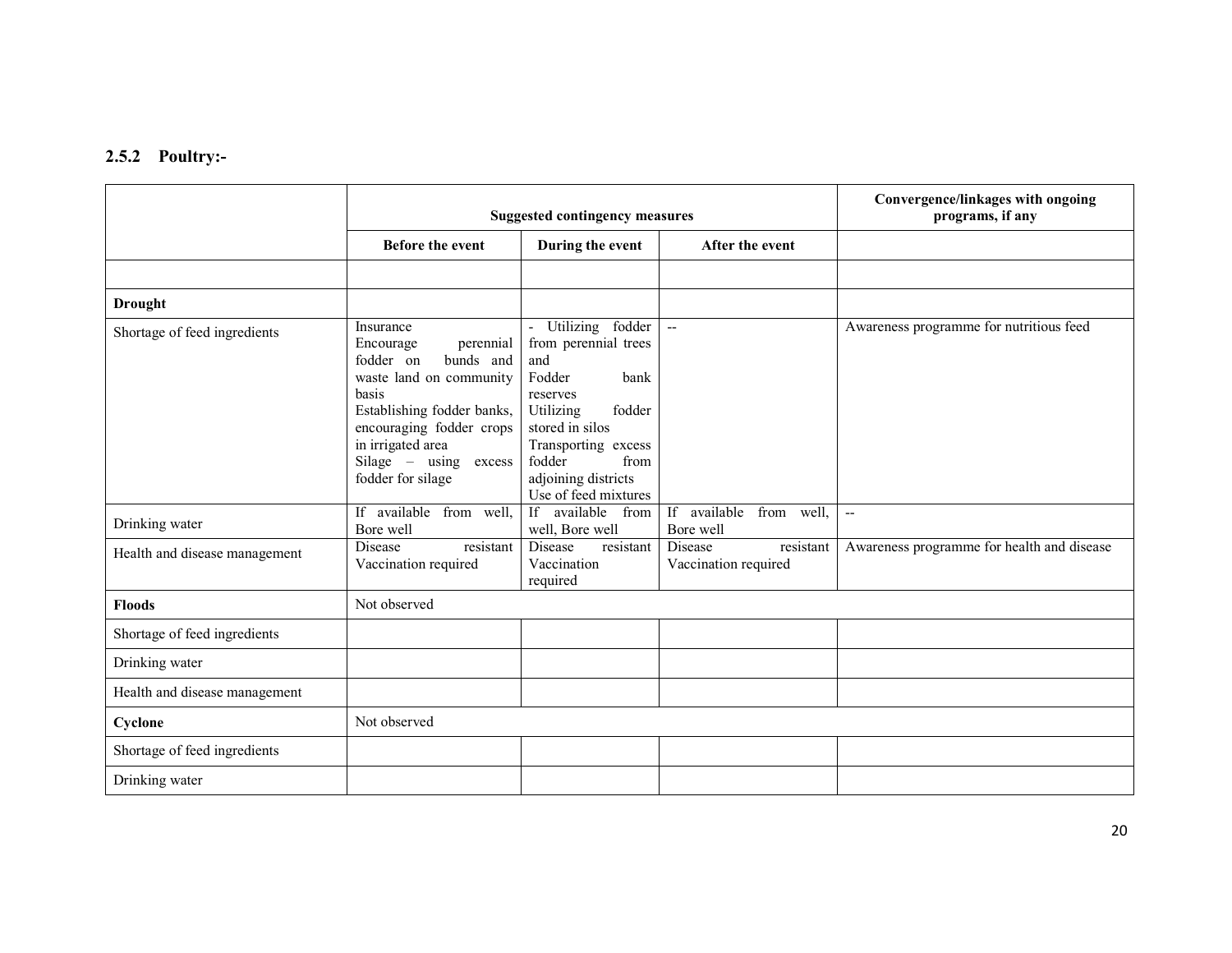| Health and disease management  |              |  |  |
|--------------------------------|--------------|--|--|
| Heat wave and cold wave        | Not observed |  |  |
| Shelter/environment management |              |  |  |
| Health and disease management  |              |  |  |

#### 2.5.3 Fisheries/ Aquaculture

|                                                                      | <b>Suggested contingency measures</b>                          |                                   |                                                                                                         |  |
|----------------------------------------------------------------------|----------------------------------------------------------------|-----------------------------------|---------------------------------------------------------------------------------------------------------|--|
|                                                                      | <b>Before the event</b>                                        | During the event                  | After the event                                                                                         |  |
| 1) Drought                                                           |                                                                |                                   |                                                                                                         |  |
| A. Capture                                                           |                                                                |                                   |                                                                                                         |  |
| Marine                                                               |                                                                |                                   |                                                                                                         |  |
| Inland                                                               | Ponds are filled with breaks water<br>Liming treatment is done | Live stock removed from the ponds | Ponds should be dried and<br>refilled with fresh water and<br>maintain breeding<br>material/live stock. |  |
| (i) Shallow water depth due to insufficient rains/inflow             |                                                                |                                   |                                                                                                         |  |
| (ii) Changes in water quality                                        |                                                                |                                   |                                                                                                         |  |
| <b>B.</b> Aquaculture                                                |                                                                |                                   |                                                                                                         |  |
| (i) Shallow water in ponds due to insufficient rains/inflow          | Mixing of water<br>Desilting is practiced                      | Live stock is removed/sold        | Ponds should be drained and<br>refilled with fresh water                                                |  |
| (ii) Impact of salt load build up in ponds / change in water quality |                                                                |                                   |                                                                                                         |  |
| 2) Floods                                                            |                                                                |                                   |                                                                                                         |  |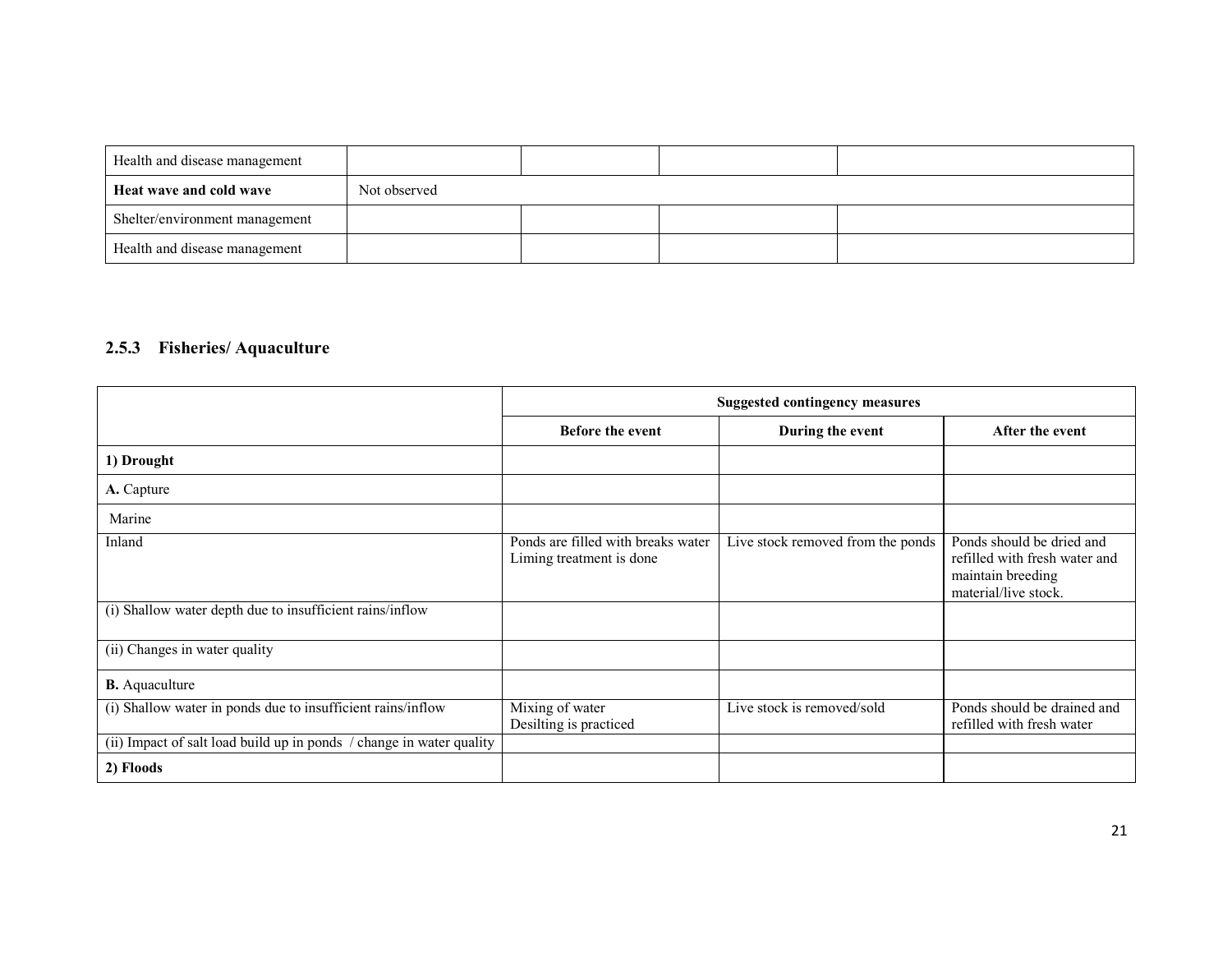| A. Capture                                                   |  |  |
|--------------------------------------------------------------|--|--|
| Marine                                                       |  |  |
| Inland                                                       |  |  |
| (i) Average compensation paid due to loss of human life      |  |  |
| (ii) No. of boats / nets/damaged                             |  |  |
| (iii) No. of houses damaged                                  |  |  |
| (iv) Loss of stock                                           |  |  |
| (v) Changes in water quality                                 |  |  |
| (vi) Health and diseases                                     |  |  |
| <b>B.</b> Aquaculture                                        |  |  |
| (i) Inundation with flood water                              |  |  |
| (ii) Water contamination and changes in water quality        |  |  |
| (iii) Health and diseases                                    |  |  |
| (iv) Loss of stock and inputs (feed, chemicals etc)          |  |  |
| (v) Infrastructure damage (pumps, aerators, huts etc)        |  |  |
| 3. Cyclone / Tsunami                                         |  |  |
| A. Capture                                                   |  |  |
| Marine                                                       |  |  |
| (i) Average compensation paid due to loss of fishermen lives |  |  |
| (ii) Avg. no. of boats / nets/damaged                        |  |  |
| (iii) Avg. no. of houses damaged                             |  |  |
| Inland                                                       |  |  |
| B. Aquaculture                                               |  |  |